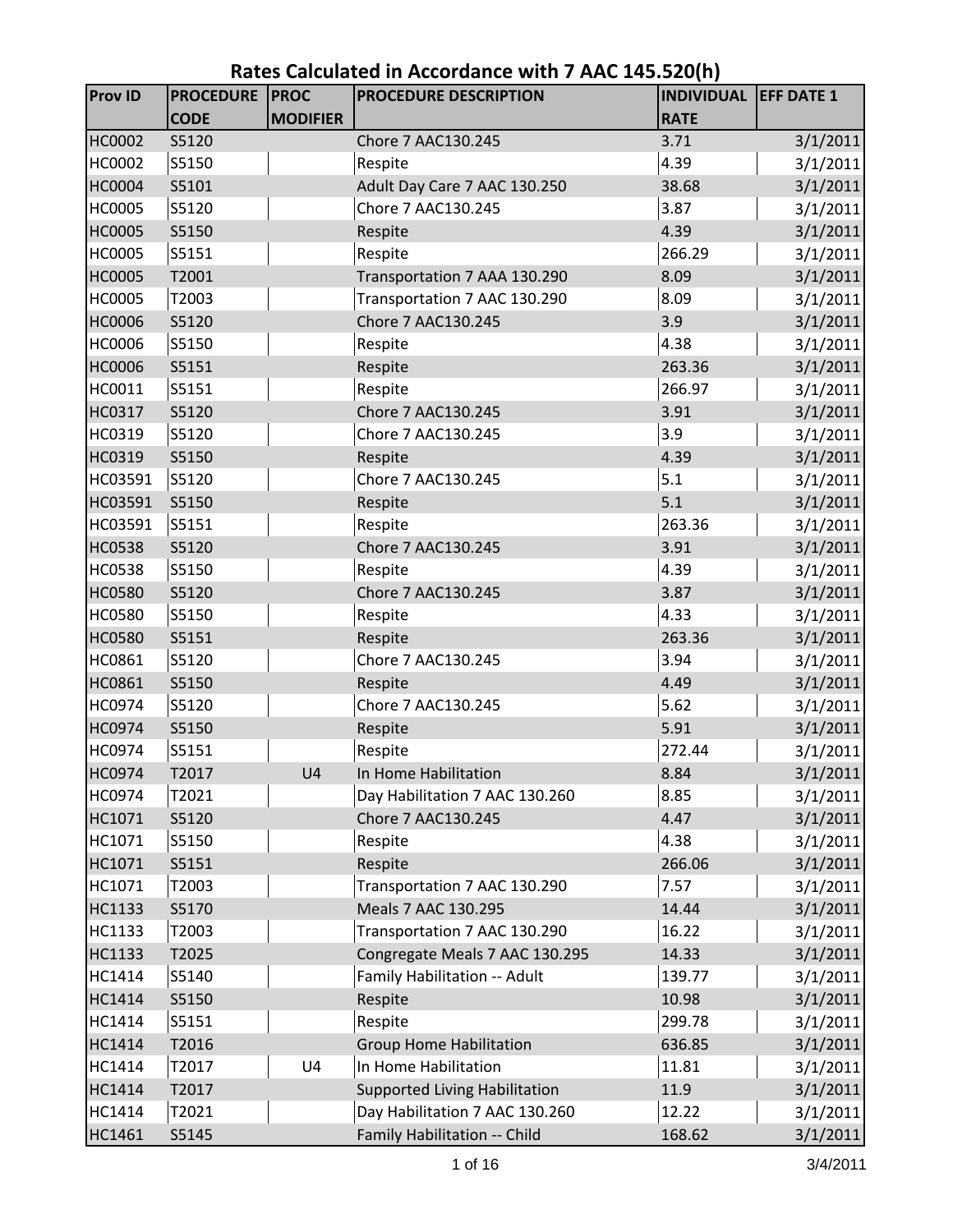| <b>Prov ID</b> | <b>PROCEDURE</b> | <b>PROC</b>     | ,,,,, , , ,, ,, <u>, , ,</u> ,,,,,,,,,,<br><b>PROCEDURE DESCRIPTION</b> | <b>INDIVIDUAL</b> | <b>EFF DATE 1</b> |
|----------------|------------------|-----------------|-------------------------------------------------------------------------|-------------------|-------------------|
|                | <b>CODE</b>      | <b>MODIFIER</b> |                                                                         | <b>RATE</b>       |                   |
| <b>HC1598</b>  | T2003            |                 | Transportation 7 AAC 130.290                                            | 19.72             | 3/1/2011          |
| HC1599         | S5170            |                 | Meals 7 AAC 130.295                                                     | 11.59             | 3/1/2011          |
| HC1599         | T2025            |                 | Congregate Meals 7 AAC 130.295                                          | 11.46             | 3/1/2011          |
| HC1621         | S5140            |                 | Family Habilitation -- Adult                                            | 191.48            | 3/1/2011          |
| HC1621         | S5145            |                 | Family Habilitation -- Child                                            | 133.71            | 3/1/2011          |
| HC1621         | S5150            |                 | Respite                                                                 | 5.74              | 3/1/2011          |
| HC1621         | S5151            |                 | Respite                                                                 | 266.08            | 3/1/2011          |
| HC1621         | T2017            | U <sub>4</sub>  | In Home Habilitation                                                    | 8.42              | 3/1/2011          |
| HC1621         | T2017            |                 | <b>Supported Living Habilitation</b>                                    | 8.14              | 3/1/2011          |
| HC1621         | T2019            |                 | Supported Employment 7 AAC 130.270                                      | 8.89              | 3/1/2011          |
| HC1621         | T2021            |                 | Day Habilitation 7 AAC 130.260                                          | 9.16              | 3/1/2011          |
| HC1831         | S5120            |                 | Chore 7 AAC130.245                                                      | 4.88              | 3/1/2011          |
| HC1831         | S5150            |                 | Respite                                                                 | 5.17              | 3/1/2011          |
| HC1831         | S5151            |                 | Respite                                                                 | 266.05            | 3/1/2011          |
| HC1831         | T2021            |                 | Day Habilitation 7 AAC 130.260                                          | 7.52              | 3/1/2011          |
| HC1876         | S5120            |                 | Chore 7 AAC130.245                                                      | 3.9               | 3/1/2011          |
| HC1876         | S5150            |                 | Respite                                                                 | 4.38              | 3/1/2011          |
| HC1876         | S5151            |                 | Respite                                                                 | 265.7             | 3/1/2011          |
| HC1919         | S5150            |                 | Respite                                                                 | 4.38              | 3/1/2011          |
| <b>HC2394</b>  | S5101            |                 | Adult Day Care 7 AAC 130.250                                            | 47.58             | 3/1/2011          |
| <b>HC2425</b>  | S5170            |                 | Meals 7 AAC 130.295                                                     | 11.56             | 3/1/2011          |
| <b>HC2425</b>  | T2025            |                 | Congregate Meals 7 AAC 130.295                                          | 11.46             | 3/1/2011          |
| <b>HC2438</b>  | T2017            | U <sub>4</sub>  | In Home Habilitation                                                    | 8.39              | 3/1/2011          |
| <b>HC2562</b>  | S5140            | U <sub>2</sub>  | <b>Shared Care -- Adult</b>                                             | 140.31            | 3/1/2011          |
| <b>HC2562</b>  | S5140            |                 | Family Habilitation -- Adult                                            | 140.31            | 3/1/2011          |
| <b>HC2562</b>  | S5150            |                 | Respite                                                                 | 4.51              | 3/1/2011          |
| HC2562         | S5151            |                 | Respite                                                                 | 266.97            | 3/1/2011          |
| HC2562         | T2017            | U <sub>4</sub>  | In Home Habilitation                                                    | 8.12              | 3/1/2011          |
| HC2562         | T2017            |                 | Supported Living Habilitation                                           | 7.62              | 3/1/2011          |
| <b>HC2562</b>  | T2019            |                 | Supported Employment 7 AAC 130.270                                      | 9.65              | 3/1/2011          |
| HC2562         | T2021            |                 | Day Habilitation 7 AAC 130.260                                          | 9.35              | 3/1/2011          |
| HC2563         | S5120            |                 | Chore 7 AAC130.245                                                      | 5.48              | 3/1/2011          |
| HC2563         | S5150            |                 | Respite                                                                 | 5.77              | 3/1/2011          |
| HC2650         | S5170            |                 | Meals 7 AAC 130.295                                                     | 17.28             | 3/1/2011          |
| HC2650         | T2025            |                 | Congregate Meals 7 AAC 130.295                                          | 17.13             | 3/1/2011          |
| <b>HC2652</b>  | S5170            |                 | Meals 7 AAC 130.295                                                     | 17.28             | 3/1/2011          |
| HC2652         | T2003            |                 | Transportation 7 AAC 130.290                                            | 11.65             | 3/1/2011          |
| HC2652         | T2025            |                 | Congregate Meals 7 AAC 130.295                                          | 17.13             | 3/1/2011          |
| HC2653         | T2001            |                 | Transportation 7 AAA 130.290                                            | 8.59              | 3/1/2011          |
| HC2653         | T2003            |                 | Transportation 7 AAC 130.290                                            | 12.3              | 3/1/2011          |
| <b>HC2654</b>  | S5170            |                 | Meals 7 AAC 130.295                                                     | 17.01             | 3/1/2011          |
| <b>HC2654</b>  | T2025            |                 | Congregate Meals 7 AAC 130.295                                          | 16.14             | 3/1/2011          |
| HC2656         | S5170            |                 | Meals 7 AAC 130.295                                                     | 17.28             | 3/1/2011          |
| HC2656         | T2001            |                 | Transportation 7 AAA 130.290                                            | 8.59              | 3/1/2011          |
| HC2656         | T2003            |                 | Transportation 7 AAC 130.290                                            | 12.37             | 3/1/2011          |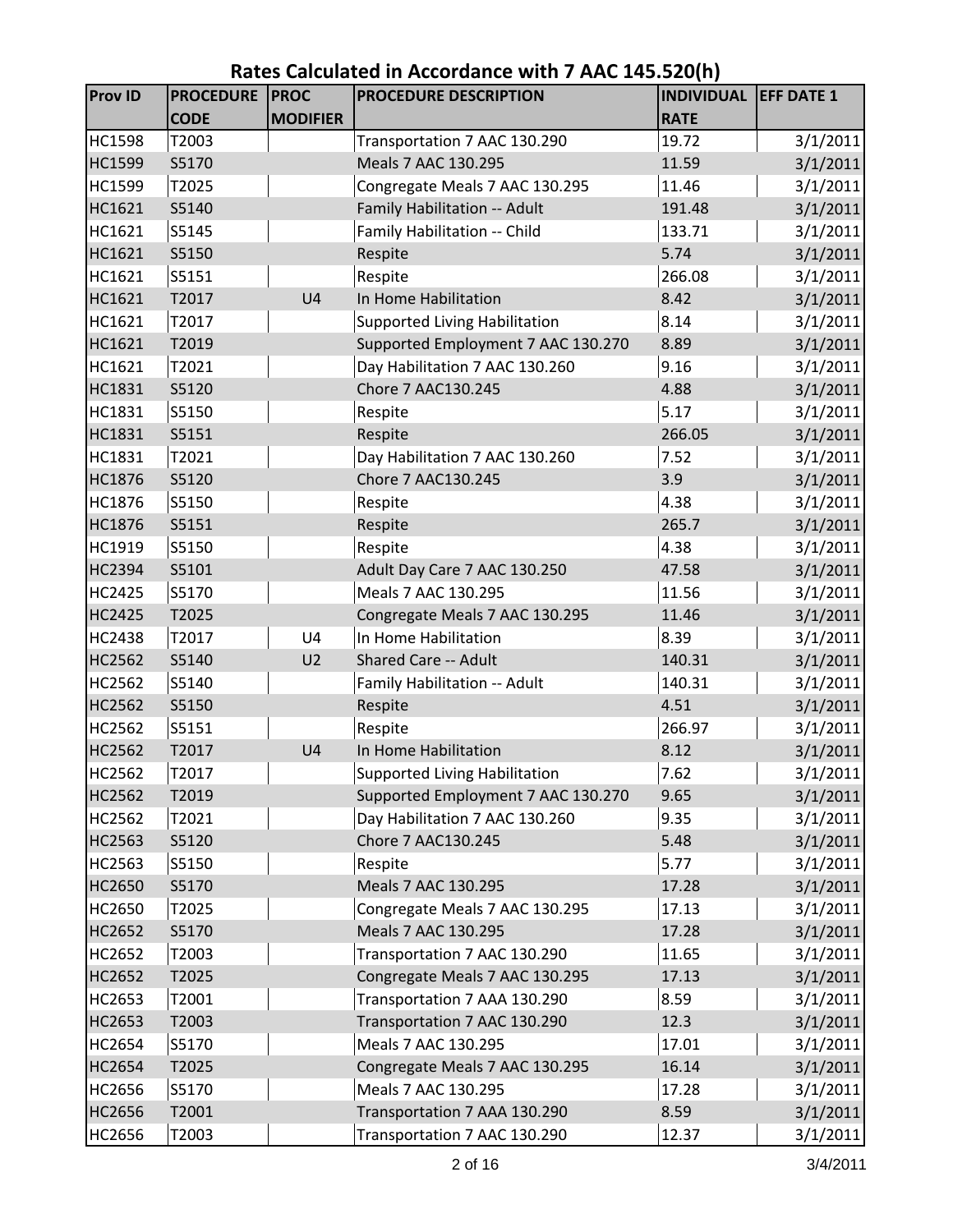| <b>Prov ID</b> | <b>PROCEDURE</b> | <b>PROC</b>     | <b>PROCEDURE DESCRIPTION</b>         | <b>INDIVIDUAL EFF DATE 1</b> |          |
|----------------|------------------|-----------------|--------------------------------------|------------------------------|----------|
|                | <b>CODE</b>      | <b>MODIFIER</b> |                                      | <b>RATE</b>                  |          |
| <b>HC2656</b>  | T2025            |                 | Congregate Meals 7 AAC 130.295       | 17.13                        | 3/1/2011 |
| <b>HC2657</b>  | S5170            |                 | Meals 7 AAC 130.295                  | 17.24                        | 3/1/2011 |
| <b>HC2657</b>  | T2003            |                 | Transportation 7 AAC 130.290         | 12.37                        | 3/1/2011 |
| <b>HC2657</b>  | T2025            |                 | Congregate Meals 7 AAC 130.295       | 16.14                        | 3/1/2011 |
| <b>HC2658</b>  | S5170            |                 | Meals 7 AAC 130.295                  | 17.28                        | 3/1/2011 |
| <b>HC2658</b>  | T2003            |                 | Transportation 7 AAC 130.290         | 12.37                        | 3/1/2011 |
| <b>HC2658</b>  | T2025            |                 | Congregate Meals 7 AAC 130.295       | 17.13                        | 3/1/2011 |
| HC2659         | S5170            |                 | Meals 7 AAC 130.295                  | 17.28                        | 3/1/2011 |
| HC2659         | T2003            |                 | Transportation 7 AAC 130.290         | 12.37                        | 3/1/2011 |
| HC2659         | T2025            |                 | Congregate Meals 7 AAC 130.295       | 17.11                        | 3/1/2011 |
| HC2660         | S5120            |                 | Chore 7 AAC130.245                   | 5.62                         | 3/1/2011 |
| HC2660         | S5150            |                 | Respite                              | 5.9                          | 3/1/2011 |
| HC2660         | S5170            |                 | Meals 7 AAC 130.295                  | 17.17                        | 3/1/2011 |
| HC2660         | T2003            |                 | Transportation 7 AAC 130.290         | 12.37                        | 3/1/2011 |
| HC2660         | T2025            |                 | Congregate Meals 7 AAC 130.295       | 17.13                        | 3/1/2011 |
| HC2661         | S5120            |                 | Chore 7 AAC130.245                   | 5.61                         | 3/1/2011 |
| HC2661         | S5150            |                 | Respite                              | 5.9                          | 3/1/2011 |
| HC2661         | S5170            |                 | Meals 7 AAC 130.295                  | 17.28                        | 3/1/2011 |
| HC2661         | T2003            |                 | Transportation 7 AAC 130.290         | 12.37                        | 3/1/2011 |
| HC2661         | T2025            |                 | Congregate Meals 7 AAC 130.295       | 17                           | 3/1/2011 |
| HC2663         | S5170            |                 | Meals 7 AAC 130.295                  | 17.28                        | 3/1/2011 |
| HC2663         | T2003            |                 | Transportation 7 AAC 130.290         | 12.37                        | 3/1/2011 |
| HC2663         | T2025            |                 | Congregate Meals 7 AAC 130.295       | 17.13                        | 3/1/2011 |
| HC2666         | S5101            |                 | Adult Day Care 7 AAC 130.250         | 47.31                        | 3/1/2011 |
| <b>HC2682</b>  | S5120            |                 | Chore 7 AAC130.245                   | 3.98                         | 3/1/2011 |
| <b>HC2682</b>  | S5150            |                 | Respite                              | 4.48                         | 3/1/2011 |
| <b>HC2682</b>  | S5151            |                 | Respite                              | 266.29                       | 3/1/2011 |
| HC26821        | S5120            |                 | Chore 7 AAC130.245                   | 3.9                          | 3/1/2011 |
| HC26821        | S5150            |                 | Respite                              | 4.39                         | 3/1/2011 |
| HC26821        | S5151            |                 | Respite                              | 266.29                       | 3/1/2011 |
| HC2719         | S5120            |                 | Chore 7 AAC130.245                   | 5.6                          | 3/1/2011 |
| HC2719         | S5140            |                 | Family Habilitation -- Adult         | 143.21                       | 3/1/2011 |
| HC2719         | S5145            |                 | Family Habilitation -- Child         | 161.86                       | 3/1/2011 |
| HC2719         | S5150            | U <sub>2</sub>  | Respite -- Family                    | 5.81                         | 3/1/2011 |
| HC2719         | S5150            |                 | Respite                              | 5.91                         | 3/1/2011 |
| HC2719         | S5151            | U <sub>2</sub>  | Respite -- Family                    | 263.9                        | 3/1/2011 |
| HC2719         | S5151            |                 | Respite                              | 272.44                       | 3/1/2011 |
| HC2719         | T2017            | U4              | In Home Habilitation                 | 10.1                         | 3/1/2011 |
| HC2719         | T2017            |                 | <b>Supported Living Habilitation</b> | 9.31                         | 3/1/2011 |
| HC2719         | T2019            |                 | Supported Employment 7 AAC 130.270   | 12.73                        | 3/1/2011 |
| HC2719         | T2021            |                 | Day Habilitation 7 AAC 130.260       | 10.11                        | 3/1/2011 |
| HC27191        | S5120            |                 | Chore 7 AAC130.245                   | 5.61                         | 3/1/2011 |
| HC27191        | S5140            | U <sub>2</sub>  | <b>Shared Care -- Adult</b>          | 144.55                       | 3/1/2011 |
| HC27191        | S5140            |                 | Family Habilitation -- Adult         | 159.26                       | 3/1/2011 |
| HC27191        | S5150            | U <sub>2</sub>  | Respite -- Family                    | 5.81                         | 3/1/2011 |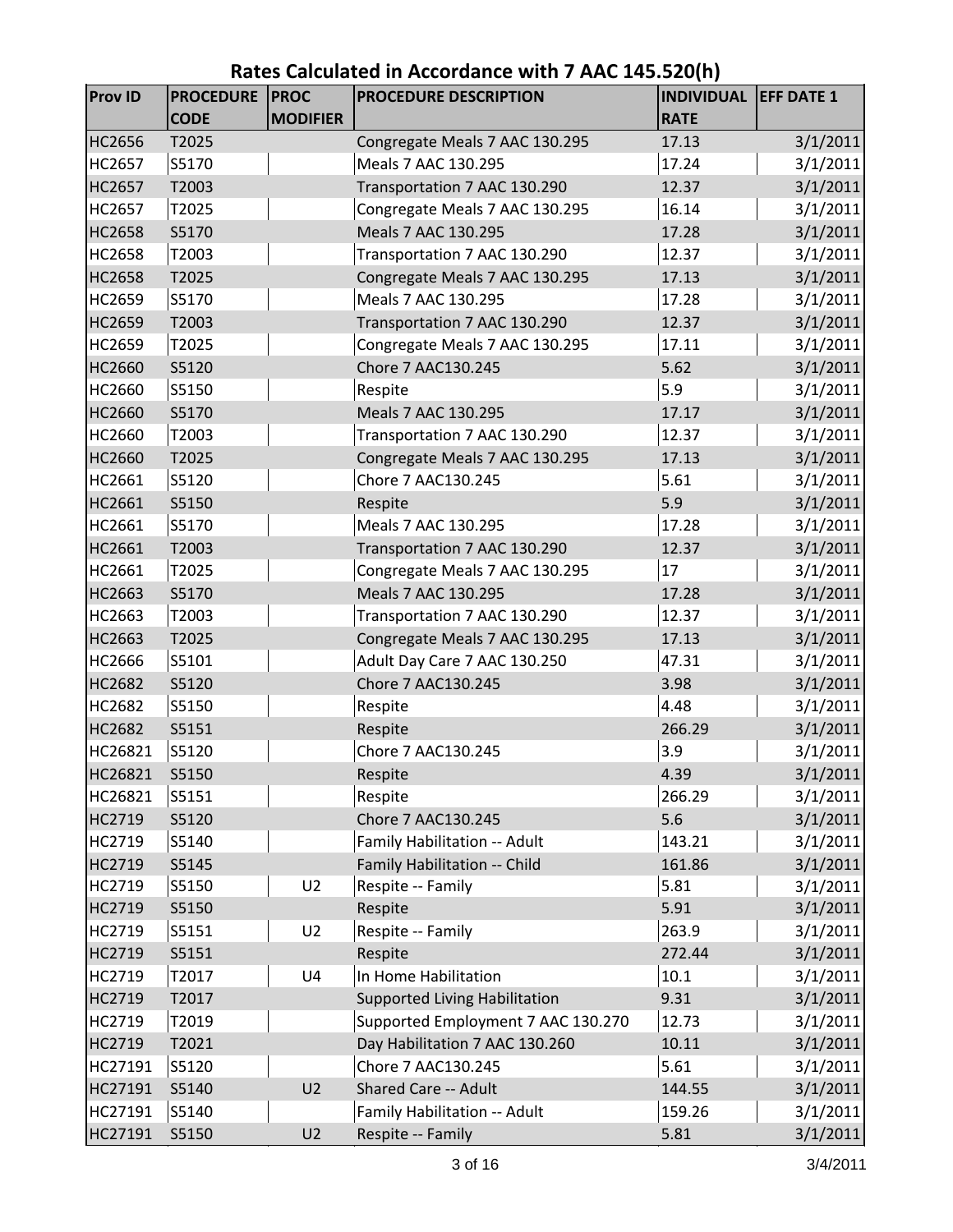| <b>Prov ID</b>                 | <b>PROCEDURE</b><br><b>CODE</b> | <b>PROC</b><br><b>MODIFIER</b> | <b>PROCEDURE DESCRIPTION</b>            | <b>INDIVIDUAL</b><br><b>RATE</b> | <b>EFF DATE 1</b>    |
|--------------------------------|---------------------------------|--------------------------------|-----------------------------------------|----------------------------------|----------------------|
| HC27191                        | S5150                           |                                | Respite                                 | 5.91                             | 3/1/2011             |
| HC27191                        | S5151                           | U <sub>2</sub>                 | Respite -- Family                       | 263.9                            | 3/1/2011             |
| HC27191                        | T2003                           |                                | Transportation 7 AAC 130.290            | 8.41                             | 3/1/2011             |
| HC27191                        | T2019                           |                                | Supported Employment 7 AAC 130.270      | 12.73                            | 3/1/2011             |
| HC27191                        | T2021                           |                                | Day Habilitation 7 AAC 130.260          | 10.12                            | 3/1/2011             |
| HC2770                         | S5170                           |                                | Meals 7 AAC 130.295                     | 14.41                            | 3/1/2011             |
| HC2770                         | T2025                           |                                | Congregate Meals 7 AAC 130.295          | 14.26                            | 3/1/2011             |
| <b>HC2871</b>                  | S5150                           |                                | Respite                                 | 5.38                             | 3/1/2011             |
| HC2871                         | S5151                           |                                | Respite                                 | 271.75                           | 3/1/2011             |
| HC2871                         | T2017                           | U <sub>4</sub>                 | In Home Habilitation                    | 8.07                             | 3/1/2011             |
| HC2871                         | T2021                           |                                | Day Habilitation 7 AAC 130.260          | 8.81                             | 3/1/2011             |
| <b>HC2877</b>                  | S5120                           |                                | Chore 7 AAC130.245                      | 5.26                             | 3/1/2011             |
| <b>HC2877</b>                  | S5150                           |                                | Respite                                 | 5.58                             | 3/1/2011             |
| <b>HC2877</b>                  | S5151                           |                                | Respite                                 | 266.29                           | 3/1/2011             |
| <b>HC2877</b>                  | T2003                           |                                | Transportation 7 AAC 130.290            | 8.41                             | 3/1/2011             |
| <b>HC3147</b>                  | S5120                           |                                | Chore 7 AAC130.245                      | 5.39                             | 3/1/2011             |
| HC3147                         | S5140                           |                                | Family Habilitation -- Adult            | 137.62                           | 3/1/2011             |
| HC3147                         | S5150                           | U <sub>2</sub>                 | Respite -- Family                       | 4.67<br>5.38                     | 3/1/2011             |
| <b>HC3147</b><br><b>HC3147</b> | S5150<br>S5151                  | U <sub>2</sub>                 | Respite<br>Respite -- Family            | 260                              | 3/1/2011             |
|                                | S5151                           |                                |                                         | 264.82                           | 3/1/2011             |
| HC3147<br>HC3147               | T2003                           |                                | Respite<br>Transportation 7 AAC 130.290 | 8.06                             | 3/1/2011<br>3/1/2011 |
| HC3147                         | T2016                           |                                | <b>Group Home Habilitation</b>          | 313.75                           | 3/1/2011             |
| HC3147                         | T2017                           | U <sub>4</sub>                 | In Home Habilitation                    | 9.19                             | 3/1/2011             |
| <b>HC3147</b>                  | T2017                           |                                | <b>Supported Living Habilitation</b>    | 10.45                            | 3/1/2011             |
| <b>HC3147</b>                  | T2021                           |                                | Day Habilitation 7 AAC 130.260          | 7.35                             | 3/1/2011             |
| HC3322                         | S5150                           | U <sub>2</sub>                 | Respite -- Family                       | 5.99                             | 3/1/2011             |
| <b>HC3322</b>                  | S5150                           |                                | Respite                                 | 5.97                             | 3/1/2011             |
| <b>HC3322</b>                  | S5151                           |                                | Respite                                 | 266.03                           | 3/1/2011             |
| <b>HC3322</b>                  | T2017                           | U <sub>4</sub>                 | In Home Habilitation                    | 6.52                             | 3/1/2011             |
| HC3322                         | T2021                           |                                | Day Habilitation 7 AAC 130.260          | 9.17                             | 3/1/2011             |
| <b>HC3363</b>                  | S5120                           |                                | Chore 7 AAC130.245                      | 3.99                             | 3/1/2011             |
| HC3363                         | S5150                           |                                | Respite                                 | 4.48                             | 3/1/2011             |
| HC3363                         | S5151                           |                                | Respite                                 | 264.07                           | 3/1/2011             |
| HC33631                        | S5120                           |                                | Chore 7 AAC130.245                      | 3.88                             | 3/1/2011             |
| HC33631                        | S5150                           |                                | Respite                                 | 4.36                             | 3/1/2011             |
| HC33631                        | S5151                           |                                | Respite                                 | 266.29                           | 3/1/2011             |
| HC33632                        | S5120                           |                                | Chore 7 AAC130.245                      | 4.26                             | 3/1/2011             |
| HC33632                        | S5150                           |                                | Respite                                 | 4.81                             | 3/1/2011             |
| <b>HC3445</b>                  | S5170                           |                                | Meals 7 AAC 130.295                     | 11.6                             | 3/1/2011             |
| HC3445                         | T2025                           |                                | Congregate Meals 7 AAC 130.295          | 11.46                            | 3/1/2011             |
| HC3469                         | S5120                           |                                | Chore 7 AAC130.245                      | 6.35                             | 3/1/2011             |
| HC3469                         | T2017                           |                                | <b>Supported Living Habilitation</b>    | 8.69                             | 3/1/2011             |
| HC3469                         | T2019                           |                                | Supported Employment 7 AAC 130.270      | 8.91                             | 3/1/2011             |
| HC3469                         | T2021                           |                                | Day Habilitation 7 AAC 130.260          | 7.85                             | 3/1/2011             |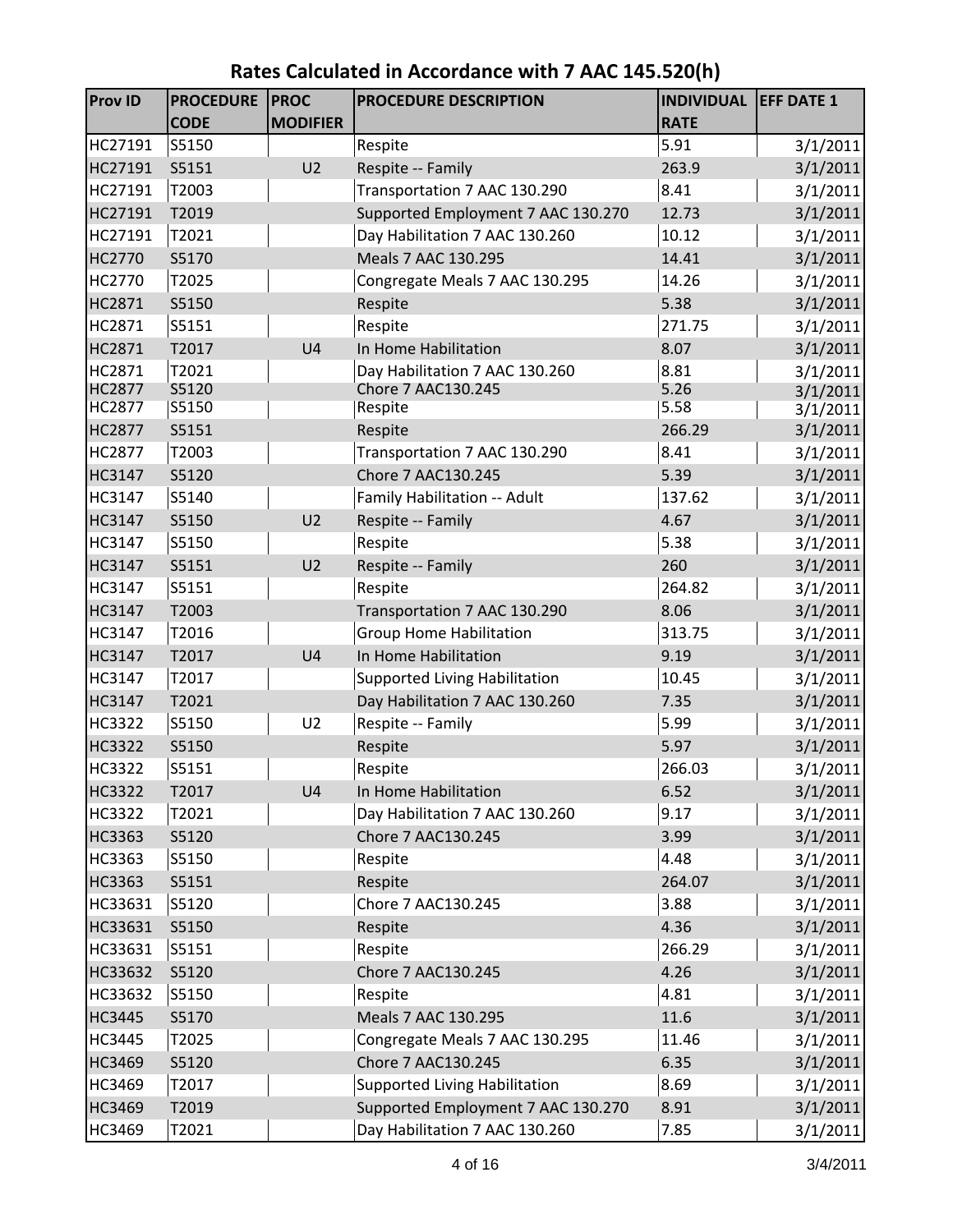| <b>Prov ID</b> | <b>PROCEDURE</b><br><b>CODE</b> | <b>PROC</b><br><b>MODIFIER</b> | PROCEDURE DESCRIPTION                | <b>INDIVIDUAL</b><br><b>RATE</b> | <b>EFF DATE 1</b> |
|----------------|---------------------------------|--------------------------------|--------------------------------------|----------------------------------|-------------------|
| <b>HC3505</b>  | S5120                           |                                | Chore 7 AAC130.245                   | 4.34                             | 3/1/2011          |
| <b>HC3505</b>  | S5150                           |                                | Respite                              | 4.77                             | 3/1/2011          |
| <b>HC3505</b>  | S5151                           |                                | Respite                              | 264.16                           | 3/1/2011          |
| <b>HC3505</b>  | T2003                           |                                | Transportation 7 AAC 130.290         | 8.1                              | 3/1/2011          |
| <b>HC3547</b>  | S5151                           |                                | Respite                              | 266.03                           | 3/1/2011          |
| <b>HC3547</b>  | T2001                           |                                | Transportation 7 AAA 130.290         | 8.26                             | 3/1/2011          |
| <b>HC3547</b>  | T2003                           |                                | Transportation 7 AAC 130.290         | 8.26                             | 3/1/2011          |
| <b>HC3555</b>  | S5150                           |                                | Respite                              | 4.35                             | 3/1/2011          |
| <b>HC3654</b>  | S5140                           |                                | Family Habilitation -- Adult         | 137.79                           | 3/1/2011          |
| <b>HC3654</b>  | S5145                           |                                | Family Habilitation -- Child         | 184.6                            | 3/1/2011          |
| HC3654         | S5150                           | U <sub>2</sub>                 | Respite -- Family                    | 6.48                             | 3/1/2011          |
| HC3654         | S5150                           |                                | Respite                              | 6.46                             | 3/1/2011          |
| <b>HC3654</b>  | S5151                           | U <sub>2</sub>                 | Respite -- Family                    | 261.85                           | 3/1/2011          |
| HC3654         | S5151                           |                                | Respite                              | 265.21                           | 3/1/2011          |
| <b>HC3654</b>  | T2016                           |                                | <b>Group Home Habilitation</b>       | 323.56                           | 3/1/2011          |
| <b>HC3654</b>  | T2017                           | U <sub>4</sub>                 | In Home Habilitation                 | 7.02                             | 3/1/2011          |
| <b>HC3654</b>  | T2017                           |                                | <b>Supported Living Habilitation</b> | 10.49                            | 3/1/2011          |
| HC3654         | T2019                           |                                | Supported Employment 7 AAC 130.270   | 6.73                             | 3/1/2011          |
| <b>HC3654</b>  | T2021                           |                                | Day Habilitation 7 AAC 130.260       | 7.24                             | 3/1/2011          |
| <b>HC3655</b>  | S5151                           | U <sub>2</sub>                 | Respite -- Family                    | 266.79                           | 3/1/2011          |
| <b>HC3655</b>  | T2016                           |                                | <b>Group Home Habilitation</b>       | 350.92                           | 3/1/2011          |
| HC3655         | T2017                           | U <sub>4</sub>                 | In Home Habilitation                 | 8.23                             | 3/1/2011          |
| <b>HC3655</b>  | T2021                           |                                | Day Habilitation 7 AAC 130.260       | 8.45                             | 3/1/2011          |
| HC3656         | S5150                           |                                | Respite                              | 6.48                             | 3/1/2011          |
| <b>HC3656</b>  | T2016                           |                                | <b>Group Home Habilitation</b>       | 324.09                           | 3/1/2011          |
| HC3656         | T2017                           | U4                             | In Home Habilitation                 | 7.33                             | 3/1/2011          |
| <b>HC3656</b>  | T2017                           |                                | <b>Supported Living Habilitation</b> | 10.58                            | 3/1/2011          |
| HC3656         | T2019                           |                                | Supported Employment 7 AAC 130.270   | 7.08                             | 3/1/2011          |
| <b>HC3656</b>  | T2021                           |                                | Day Habilitation 7 AAC 130.260       | 7.5                              | 3/1/2011          |
| <b>HC3657</b>  | S5150                           | U <sub>2</sub>                 | Respite -- Family                    | 6.49                             | 3/1/2011          |
| HC3657         | S5150                           |                                | Respite                              | 6.32                             | 3/1/2011          |
| <b>HC3657</b>  | T2016                           |                                | <b>Group Home Habilitation</b>       | 319                              | 3/1/2011          |
| HC3657         | T2017                           | U <sub>4</sub>                 | In Home Habilitation                 | 7.22                             | 3/1/2011          |
| HC3657         | T2017                           |                                | <b>Supported Living Habilitation</b> | 10.48                            | 3/1/2011          |
| HC3657         | T2019                           |                                | Supported Employment 7 AAC 130.270   | 6.95                             | 3/1/2011          |
| HC3657         | T2021                           |                                | Day Habilitation 7 AAC 130.260       | 7.44                             | 3/1/2011          |
| <b>HC3658</b>  | S5140                           |                                | Family Habilitation -- Adult         | 135.28                           | 3/1/2011          |
| <b>HC3658</b>  | S5150                           | U <sub>2</sub>                 | Respite -- Family                    | 6.51                             | 3/1/2011          |
| <b>HC3658</b>  | S5150                           |                                | Respite                              | 6.5                              | 3/1/2011          |
| HC3658         | S5151                           |                                | Respite                              | 264.73                           | 3/1/2011          |
| HC3658         | T2016                           |                                | <b>Group Home Habilitation</b>       | 322.46                           | 3/1/2011          |
| <b>HC3658</b>  | T2017                           | U4                             | In Home Habilitation                 | 7.03                             | 3/1/2011          |
| HC3658         | T2017                           |                                | <b>Supported Living Habilitation</b> | 10.47                            | 3/1/2011          |
| HC3658         | T2021                           |                                | Day Habilitation 7 AAC 130.260       | 7.24                             | 3/1/2011          |
| HC3659         | T2017                           | U <sub>4</sub>                 | In Home Habilitation                 | 8.21                             | 3/1/2011          |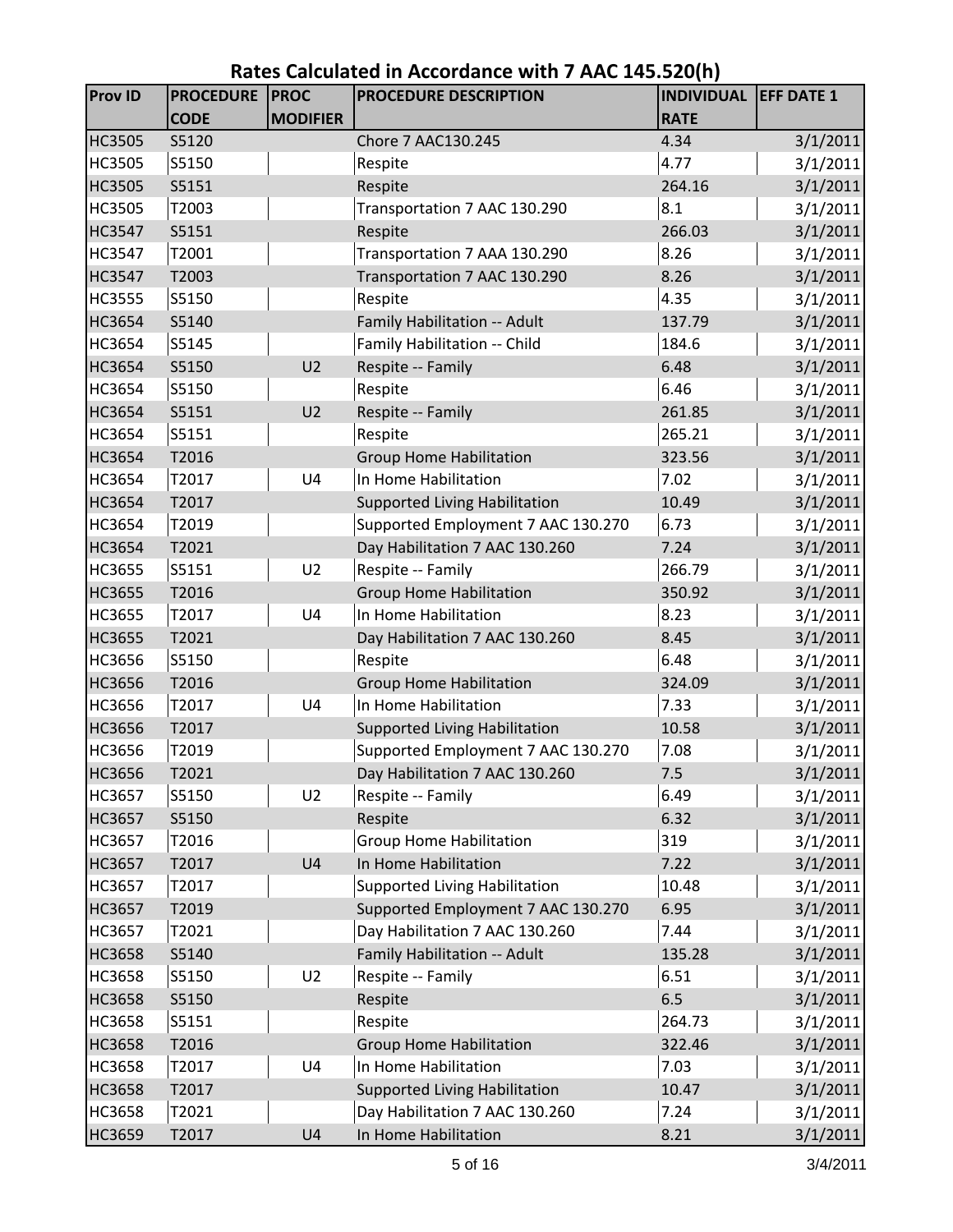| <b>Prov ID</b>   | <b>PROCEDURE</b> | <b>PROC</b>     | PROCEDURE DESCRIPTION                   | <b>INDIVIDUAL</b> | <b>EFF DATE 1</b>    |
|------------------|------------------|-----------------|-----------------------------------------|-------------------|----------------------|
|                  | <b>CODE</b>      | <b>MODIFIER</b> |                                         | <b>RATE</b>       |                      |
| HC3659           | T2021            |                 | Day Habilitation 7 AAC 130.260          | 8.42              | 3/1/2011             |
| <b>HC3660</b>    | S5140            |                 | Family Habilitation -- Adult            | 137.46            | 3/1/2011             |
| HC3660           | S5145            |                 | Family Habilitation -- Child            | 167.23            | 3/1/2011             |
| <b>HC3660</b>    | S5150            |                 | Respite                                 | 6.46              | 3/1/2011             |
| HC3660           | S5151            |                 | Respite                                 | 265.51            | 3/1/2011             |
| <b>HC3660</b>    | T2016            |                 | <b>Group Home Habilitation</b>          | 325               | 3/1/2011             |
| HC3660           | T2017            | U4              | In Home Habilitation                    | 7.05              | 3/1/2011             |
| <b>HC3660</b>    | T2017            |                 | <b>Supported Living Habilitation</b>    | 10.39             | 3/1/2011             |
| HC3660           | T2021            |                 | Day Habilitation 7 AAC 130.260          | 7.26              | 3/1/2011             |
| <b>HC3708</b>    | S5170            |                 | Meals 7 AAC 130.295                     | 11.18             | 3/1/2011             |
| <b>HC3757</b>    | T2003            |                 | Transportation 7 AAC 130.290            | 8.85              | 3/1/2011             |
| <b>HC3803</b>    | S5120            |                 | Chore 7 AAC130.245                      | 11.4              | 3/1/2011             |
| HC3803           | S5150            |                 | Respite                                 | 12.02             | 3/1/2011             |
| HC3803           | T2003            |                 | Transportation 7 AAC 130.290            | 18.21             | 3/1/2011             |
| HC3803           | T2016            |                 | <b>Group Home Habilitation</b>          | 284.79            | 3/1/2011             |
| <b>HC3803</b>    | T2017            |                 | <b>Supported Living Habilitation</b>    | 10.17             | 3/1/2011             |
| HC3803           | T2019            |                 | Supported Employment 7 AAC 130.270      | 10.55             | 3/1/2011             |
| HC3803           | T2021            |                 | Day Habilitation 7 AAC 130.260          | 10.19             | 3/1/2011             |
| <b>HC3828</b>    | S5170            |                 | Meals 7 AAC 130.295                     | 11.6              | 3/1/2011             |
| HC4141           | S5150            |                 | Respite                                 | 6.97              | 3/1/2011             |
| HC4141           | S5151            |                 | Respite                                 | 288.67            | 3/1/2011             |
| HC4141           | T2017            | U <sub>4</sub>  | In Home Habilitation                    | 9.56              | 3/1/2011             |
| HC4141           | T2017            |                 | <b>Supported Living Habilitation</b>    | 9.56              | 3/1/2011             |
| HC4141           | T2021            |                 | Day Habilitation 7 AAC 130.260          | 8.47              | 3/1/2011             |
| <b>HC4377</b>    | S5120            |                 | Chore 7 AAC130.245                      | 4.02              | 3/1/2011             |
| HC4377           | S5170            |                 | Meals 7 AAC 130.295                     | 11.6              | 3/1/2011             |
| <b>HC4377</b>    | T2025            |                 | Congregate Meals 7 AAC 130.295          | 11.46             | 3/1/2011             |
| <b>HC4497</b>    | T2001            |                 | Transportation 7 AAA 130.290            | 8.32              | 3/1/2011             |
| HC4497           | T2003            |                 | Transportation 7 AAC 130.290            | 14.78             | 3/1/2011             |
| HC4650           | S5120            |                 | Chore 7 AAC130.245                      | 5.14              | 3/1/2011             |
| HC4650           | S5150            |                 | Respite                                 | 5.74              | 3/1/2011             |
| <b>HC4650</b>    | S5151            |                 | Respite<br>Transportation 7 AAC 130.290 | 266.97<br>26.1    | 3/1/2011             |
| HC4650<br>HC4652 | T2003<br>S5120   |                 | Chore 7 AAC130.245                      | 5.14              | 3/1/2011<br>3/1/2011 |
| HC4652           | S5145            |                 | Family Habilitation -- Child            | 126.1             | 3/1/2011             |
| HC4652           | S5150            |                 | Respite                                 | 5.73              | 3/1/2011             |
| HC4652           | S5151            |                 | Respite                                 | 266.97            | 3/1/2011             |
| HC4652           | T2017            |                 | <b>Supported Living Habilitation</b>    | 6.7               | 3/1/2011             |
| HC4652           | T2021            |                 | Day Habilitation 7 AAC 130.260          | 7.03              | 3/1/2011             |
| HC4675           | S5120            |                 | Chore 7 AAC130.245                      | 5.04              | 3/1/2011             |
| HC4675           | S5150            |                 | Respite                                 | 5.56              | 3/1/2011             |
| HC4675           | S5151            |                 | Respite                                 | 266.97            | 3/1/2011             |
| HC4675           | T2016            |                 | <b>Group Home Habilitation</b>          | 596.01            | 3/1/2011             |
| HC4675           | T2017            | U <sub>4</sub>  | In Home Habilitation                    | 8.39              | 3/1/2011             |
| HC4675           | T2017            |                 | <b>Supported Living Habilitation</b>    | 14.15             | 3/1/2011             |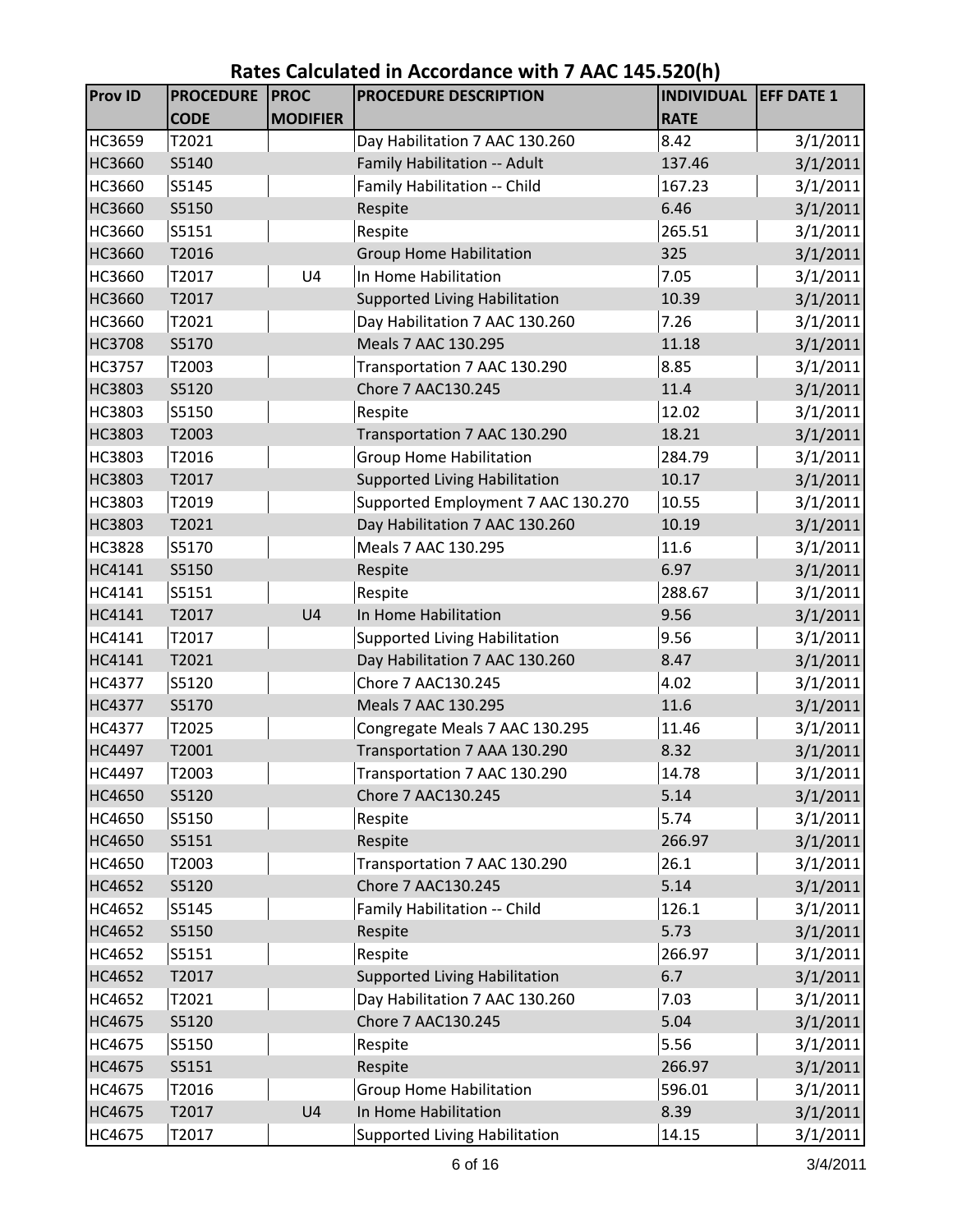| <b>Prov ID</b> | <b>PROCEDURE</b> | <b>PROC</b>     | PROCEDURE DESCRIPTION                | <b>INDIVIDUAL</b> | <b>EFF DATE 1</b> |
|----------------|------------------|-----------------|--------------------------------------|-------------------|-------------------|
|                | <b>CODE</b>      | <b>MODIFIER</b> |                                      | <b>RATE</b>       |                   |
| HC4675         | T2019            |                 | Supported Employment 7 AAC 130.270   | 8.54              | 3/1/2011          |
| HC4675         | T2021            |                 | Day Habilitation 7 AAC 130.260       | 8.77              | 3/1/2011          |
| HC46751        | T2016            |                 | <b>Group Home Habilitation</b>       | 601.55            | 3/1/2011          |
| HC46751        | T2019            |                 | Supported Employment 7 AAC 130.270   | 8.73              | 3/1/2011          |
| HC4835         | S5151            |                 | Respite                              | 199.61            | 3/1/2011          |
| HC5154         | T2021            |                 | Day Habilitation 7 AAC 130.260       | 7.06              | 3/1/2011          |
| HC5192         | T2016            |                 | <b>Group Home Habilitation</b>       | 222.35            | 3/1/2011          |
| HC5192         | T2021            |                 | Day Habilitation 7 AAC 130.260       | 8.48              | 3/1/2011          |
| HC5215         | S5120            |                 | Chore 7 AAC130.245                   | 3.93              | 3/1/2011          |
| HC5215         | S5150            |                 | Respite                              | 4.39              | 3/1/2011          |
| <b>HC5215</b>  | S5151            |                 | Respite                              | 261.86            | 3/1/2011          |
| HC5250         | S5101            |                 | Adult Day Care 7 AAC 130.250         | 49.65             | 3/1/2011          |
| HC5250         | S5140            |                 | Family Habilitation -- Adult         | 122.55            | 3/1/2011          |
| HC5250         | S5150            |                 | Respite                              | 5.74              | 3/1/2011          |
| <b>HC5250</b>  | S5151            |                 | Respite                              | 265.41            | 3/1/2011          |
| HC5250         | T2016            |                 | <b>Group Home Habilitation</b>       | 349.42            | 3/1/2011          |
| HC5250         | T2017            | U <sub>4</sub>  | In Home Habilitation                 | 9.32              | 3/1/2011          |
| HC5250         | T2017            |                 | <b>Supported Living Habilitation</b> | 9.33              | 3/1/2011          |
| HC5250         | T2019            |                 | Supported Employment 7 AAC 130.270   | 10.47             | 3/1/2011          |
| HC5250         | T2021            |                 | Day Habilitation 7 AAC 130.260       | 9.88              | 3/1/2011          |
| <b>HC5354</b>  | T2001            |                 | Transportation 7 AAA 130.290         | 8.29              | 3/1/2011          |
| HC5354         | T2003            |                 | Transportation 7 AAC 130.290         | 18.86             | 3/1/2011          |
| HC5592         | T2003            |                 | Transportation 7 AAC 130.290         | 8.07              | 3/1/2011          |
| HC5956         | S5151            |                 | Respite                              | 266.29            | 3/1/2011          |
| HC5956         | T2001            |                 | Transportation 7 AAA 130.290         | 8.11              | 3/1/2011          |
| HC5956         | T2003            |                 | Transportation 7 AAC 130.290         | 8.04              | 3/1/2011          |
| <b>HC5957</b>  | S5140            |                 | Family Habilitation -- Adult         | 198.04            | 3/1/2011          |
| <b>HC5957</b>  | S5150            |                 | Respite                              | 5.62              | 3/1/2011          |
| <b>HC5957</b>  | T2016            |                 | <b>Group Home Habilitation</b>       | 319.12            | 3/1/2011          |
| HC5957         | T2017            |                 | <b>Supported Living Habilitation</b> | 10.55             | 3/1/2011          |
| <b>HC5957</b>  | T2019            |                 | Supported Employment 7 AAC 130.270   | 8.8               | 3/1/2011          |
| <b>HC5957</b>  | T2021            |                 | Day Habilitation 7 AAC 130.260       | 9.77              | 3/1/2011          |
| HC5959         | S5120            |                 | Chore 7 AAC130.245                   | 5.17              | 3/1/2011          |
| HC5959         | S5140            |                 | Family Habilitation -- Adult         | 132.39            | 3/1/2011          |
| <b>HC5959</b>  | S5150            |                 | Respite                              | 5.76              | 3/1/2011          |
| HC5959         | S5151            |                 | Respite                              | 268.34            | 3/1/2011          |
| HC5959         | T2017            | U <sub>4</sub>  | In Home Habilitation                 | 6.8               | 3/1/2011          |
| HC5959         | T2017            |                 | <b>Supported Living Habilitation</b> | 6.78              | 3/1/2011          |
| <b>HC5959</b>  | T2021            |                 | Day Habilitation 7 AAC 130.260       | 7.07              | 3/1/2011          |
| HC5987         | S5101            |                 | Adult Day Care 7 AAC 130.250         | 37.99             | 3/1/2011          |
| <b>HC5987</b>  | S5170            |                 | Meals 7 AAC 130.295                  | 11.29             | 3/1/2011          |
| HC5987         | T2003            |                 | Transportation 7 AAC 130.290         | 8.11              | 3/1/2011          |
| <b>HC5987</b>  | T2025            |                 | Congregate Meals 7 AAC 130.295       | 11.16             | 3/1/2011          |
| HC6161         | S5120            |                 | Chore 7 AAC130.245                   | 5.69              | 3/1/2011          |
| HC6161         | S5150            |                 | Respite                              | 5.23              | 3/1/2011          |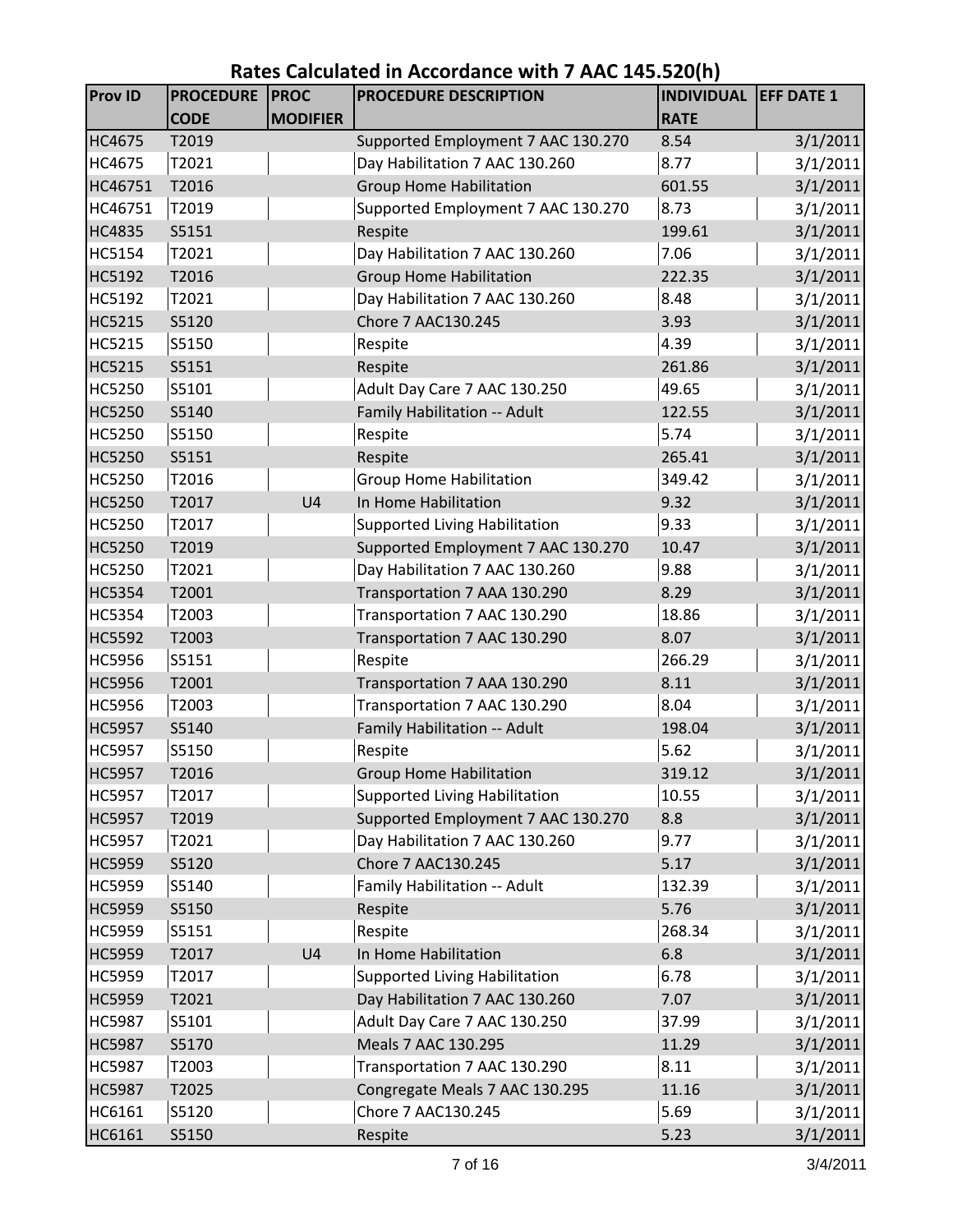| <b>Prov ID</b> | <b>PROCEDURE</b><br><b>CODE</b> | <b>PROC</b><br><b>MODIFIER</b> | <b>PROCEDURE DESCRIPTION</b>         | <b>INDIVIDUAL</b><br><b>RATE</b> | <b>EFF DATE 1</b> |
|----------------|---------------------------------|--------------------------------|--------------------------------------|----------------------------------|-------------------|
| HC6161         | S5151                           |                                | Respite                              | 265.99                           | 3/1/2011          |
| HC6161         | T2001                           |                                | Transportation 7 AAA 130.290         | 5.06                             | 3/1/2011          |
| HC6161         | T2003                           |                                | Transportation 7 AAC 130.290         | 5.1                              | 3/1/2011          |
| HC6167         | S5101                           |                                | Adult Day Care 7 AAC 130.250         | 51.61                            | 3/1/2011          |
| HC6367         | T2001                           |                                | Transportation 7 AAA 130.290         | 8.17                             | 3/1/2011          |
| HC6367         | T2003                           |                                | Transportation 7 AAC 130.290         | 29.43                            | 3/1/2011          |
| HC6416         | S5170                           |                                | Meals 7 AAC 130.295                  | 11.26                            | 3/1/2011          |
| HC6624         | S5120                           |                                | Chore 7 AAC130.245                   | 3.9                              | 3/1/2011          |
| HC6624         | S5150                           |                                | Respite                              | 4.39                             | 3/1/2011          |
| HC6660         | S5101                           |                                | Adult Day Care 7 AAC 130.250         | 37.94                            | 3/1/2011          |
| HC6660         | S5150                           |                                | Respite                              | 6.43                             | 3/1/2011          |
| <b>HC6660</b>  | T2003                           |                                | Transportation 7 AAC 130.290         | 14.87                            | 3/1/2011          |
| HC6696         | S5140                           |                                | Family Habilitation -- Adult         | 175.45                           | 3/1/2011          |
| <b>HC6696</b>  | S5145                           |                                | Family Habilitation -- Child         | 165.58                           | 3/1/2011          |
| HC6696         | S5150                           | U <sub>2</sub>                 | Respite -- Family                    | 3.09                             | 3/1/2011          |
| <b>HC6696</b>  | T2017                           |                                | <b>Supported Living Habilitation</b> | 9.71                             | 3/1/2011          |
| HC6696         | T2019                           |                                | Supported Employment 7 AAC 130.270   | 9.48                             | 3/1/2011          |
| HC6696         | T2021                           |                                | Day Habilitation 7 AAC 130.260       | 9.33                             | 3/1/2011          |
| HC6770         | S5101                           |                                | Adult Day Care 7 AAC 130.250         | 58.81                            | 3/1/2011          |
| HC6770         | T2001                           |                                | Transportation 7 AAA 130.290         | 8.31                             | 3/1/2011          |
| HC6770         | T2003                           |                                | Transportation 7 AAC 130.290         | 11.06                            | 3/1/2011          |
| HC6770         | T2025                           |                                | Congregate Meals 7 AAC 130.295       | 11.12                            | 3/1/2011          |
| HC6836         | S5120                           |                                | Chore 7 AAC130.245                   | 5.6                              | 3/1/2011          |
| HC6837         | S5120                           |                                | Chore 7 AAC130.245                   | 5.62                             | 3/1/2011          |
| HC6837         | S5140                           |                                | Family Habilitation -- Adult         | 152.33                           | 3/1/2011          |
| <b>HC6837</b>  | S5150                           |                                | Respite                              | 5.91                             | 3/1/2011          |
| HC6837         | T2017                           |                                | <b>Supported Living Habilitation</b> | 9.02                             | 3/1/2011          |
| HC6837         | T2021                           |                                | Day Habilitation 7 AAC 130.260       | 9.03                             | 3/1/2011          |
| HC6838         | S5120                           |                                | Chore 7 AAC130.245                   | 5.62                             | 3/1/2011          |
| HC6838         | S5140                           |                                | Family Habilitation -- Adult         | 133.49                           | 3/1/2011          |
| HC6838         | S5150                           |                                | Respite                              | 5.91                             | 3/1/2011          |
| <b>HC6838</b>  | T2017                           | U <sub>4</sub>                 | In Home Habilitation                 | 9.02                             | 3/1/2011          |
| HC6838         | T2017                           |                                | <b>Supported Living Habilitation</b> | 9.02                             | 3/1/2011          |
| HC6838         | T2019                           |                                | Supported Employment 7 AAC 130.270   | 9.38                             | 3/1/2011          |
| <b>HC6838</b>  | T2021                           |                                | Day Habilitation 7 AAC 130.260       | 9.03                             | 3/1/2011          |
| HC6839         | S5120                           |                                | Chore 7 AAC130.245                   | 5.49                             | 3/1/2011          |
| HC6839         | S5150                           |                                | Respite                              | 5.81                             | 3/1/2011          |
| <b>HC6864</b>  | T2016                           |                                | <b>Group Home Habilitation</b>       | 286.92                           | 3/1/2011          |
| HC7127         | S5140                           | U <sub>2</sub>                 | Shared Care -- Adult                 | 261.24                           | 3/1/2011          |
| HC7127         | S5140                           |                                | Family Habilitation -- Adult         | 104.97                           | 3/1/2011          |
| HC7127         | S5145                           |                                | Family Habilitation -- Child         | 112.45                           | 3/1/2011          |
| HC7127         | S5150                           |                                | Respite                              | 5.6                              | 3/1/2011          |
| HC7127         | S5151                           |                                | Respite                              | 272.44                           | 3/1/2011          |
| HC7127         | T2016                           |                                | <b>Group Home Habilitation</b>       | 283.8                            | 3/1/2011          |
| HC7127         | T2017                           | U4                             | In Home Habilitation                 | 12.57                            | 3/1/2011          |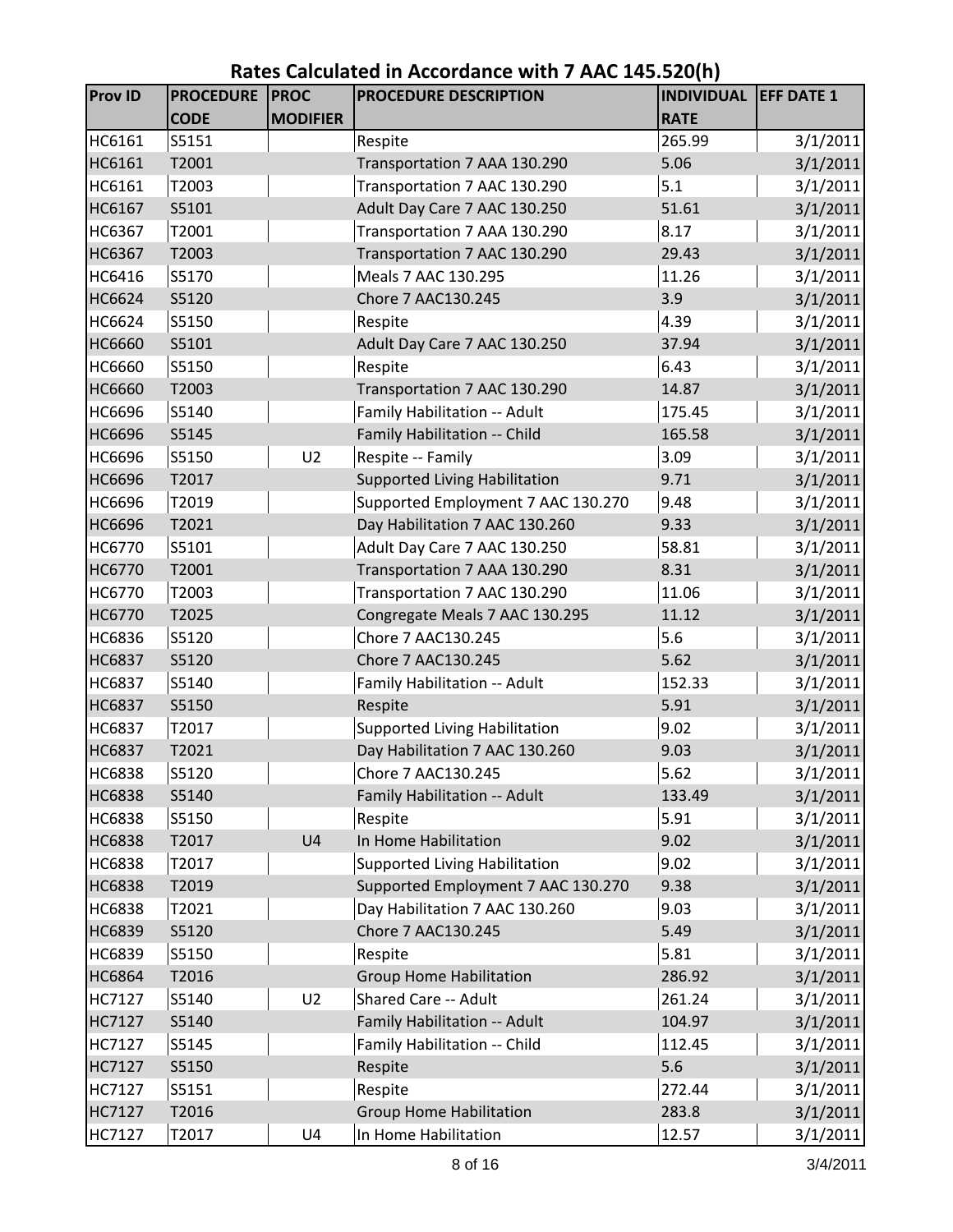| <b>Prov ID</b> | <b>PROCEDURE</b> | <b>PROC</b>     | PROCEDURE DESCRIPTION                | <b>INDIVIDUAL</b> | <b>EFF DATE 1</b> |
|----------------|------------------|-----------------|--------------------------------------|-------------------|-------------------|
|                | <b>CODE</b>      | <b>MODIFIER</b> |                                      | <b>RATE</b>       |                   |
| HC7127         | T2017            |                 | <b>Supported Living Habilitation</b> | 12.57             | 3/1/2011          |
| HC7127         | T2019            |                 | Supported Employment 7 AAC 130.270   | 12.57             | 3/1/2011          |
| HC7127         | T2021            |                 | Day Habilitation 7 AAC 130.260       | 12.49             | 3/1/2011          |
| HC71271        | S5150            |                 | Respite                              | 5.65              | 3/1/2011          |
| HC71271        | T2017            | U <sub>4</sub>  | In Home Habilitation                 | 12.57             | 3/1/2011          |
| HC71271        | T2017            |                 | <b>Supported Living Habilitation</b> | 12.57             | 3/1/2011          |
| HC71271        | T2021            |                 | Day Habilitation 7 AAC 130.260       | 12.57             | 3/1/2011          |
| HC73371        | T2016            |                 | <b>Group Home Habilitation</b>       | 271.16            | 3/1/2011          |
| HC73371        | T2021            |                 | Day Habilitation 7 AAC 130.260       | 7.68              | 3/1/2011          |
| <b>HC7438</b>  | S5120            |                 | Chore 7 AAC130.245                   | 3.89              | 3/1/2011          |
| <b>HC7438</b>  | S5150            |                 | Respite                              | 4.37              | 3/1/2011          |
| <b>HC7438</b>  | S5151            |                 | Respite                              | 260.03            | 3/1/2011          |
| <b>HC7450</b>  | S5140            |                 | Family Habilitation -- Adult         | 134.16            | 3/1/2011          |
| <b>HC7450</b>  | S5145            |                 | Family Habilitation -- Child         | 126.77            | 3/1/2011          |
| <b>HC7450</b>  | S5150            |                 | Respite                              | 6.02              | 3/1/2011          |
| <b>HC7450</b>  | S5151            |                 | Respite                              | 266.29            | 3/1/2011          |
| <b>HC7450</b>  | T2016            |                 | <b>Group Home Habilitation</b>       | 344.34            | 3/1/2011          |
| <b>HC7450</b>  | T2017            | U4              | In Home Habilitation                 | 8.51              | 3/1/2011          |
| <b>HC7450</b>  | T2017            |                 | <b>Supported Living Habilitation</b> | 8.74              | 3/1/2011          |
| HC7450         | T2019            |                 | Supported Employment 7 AAC 130.270   | 10.13             | 3/1/2011          |
| HC7450         | T2021            |                 | Day Habilitation 7 AAC 130.260       | 8.11              | 3/1/2011          |
| HC7625         | S5140            |                 | Family Habilitation -- Adult         | 140.02            | 3/1/2011          |
| HC7625         | S5150            |                 | Respite                              | 5.55              | 3/1/2011          |
| HC7625         | S5151            |                 | Respite                              | 253.22            | 3/1/2011          |
| HC7625         | T2016            |                 | <b>Group Home Habilitation</b>       | 339.64            | 3/1/2011          |
| HC7625         | T2017            | U <sub>4</sub>  | In Home Habilitation                 | 7.62              | 3/1/2011          |
| HC7625         | T2017            |                 | <b>Supported Living Habilitation</b> | 6.69              | 3/1/2011          |
| HC7625         | T2019            |                 | Supported Employment 7 AAC 130.270   | 7.36              | 3/1/2011          |
| HC7625         | T2021            |                 | Day Habilitation 7 AAC 130.260       | 7.71              | 3/1/2011          |
| HC7641         | S5150            |                 | Respite                              | 5.41              | 3/1/2011          |
| HC7641         | S5151            |                 | Respite                              | 265.73            | 3/1/2011          |
| HC7641         | T2017            | U <sub>4</sub>  | In Home Habilitation                 | 7.19              | 3/1/2011          |
| HC7641         | T2017            |                 | <b>Supported Living Habilitation</b> | 7.04              | 3/1/2011          |
| HC7641         | T2021            |                 | Day Habilitation 7 AAC 130.260       | 8.51              | 3/1/2011          |
| HC7736         | S5120            |                 | Chore 7 AAC130.245                   | 5.55              | 3/1/2011          |
| HC7736         | S5150            |                 | Respite                              | 5.92              | 3/1/2011          |
| HC7736         | S5151            |                 | Respite                              | 266.12            | 3/1/2011          |
| HC7789         | S5101            |                 | Adult Day Care 7 AAC 130.250         | 37.92             | 3/1/2011          |
| <b>HC7789</b>  | S5170            |                 | Meals 7 AAC 130.295                  | 11.52             | 3/1/2011          |
| HC7789         | T2003            |                 | Transportation 7 AAC 130.290         | 8.22              | 3/1/2011          |
| <b>HC7789</b>  | T2025            |                 | Congregate Meals 7 AAC 130.295       | 11.46             | 3/1/2011          |
| <b>HC7853</b>  | S5101            |                 | Adult Day Care 7 AAC 130.250         | 54.02             | 3/1/2011          |
| HC7853         | S5120            |                 | Chore 7 AAC130.245                   | 5.58              | 3/1/2011          |
| HC7853         | S5170            |                 | Meals 7 AAC 130.295                  | 15.03             | 3/1/2011          |
| <b>HC7853</b>  | T2001            |                 | Transportation 7 AAA 130.290         | 14.41             | 3/1/2011          |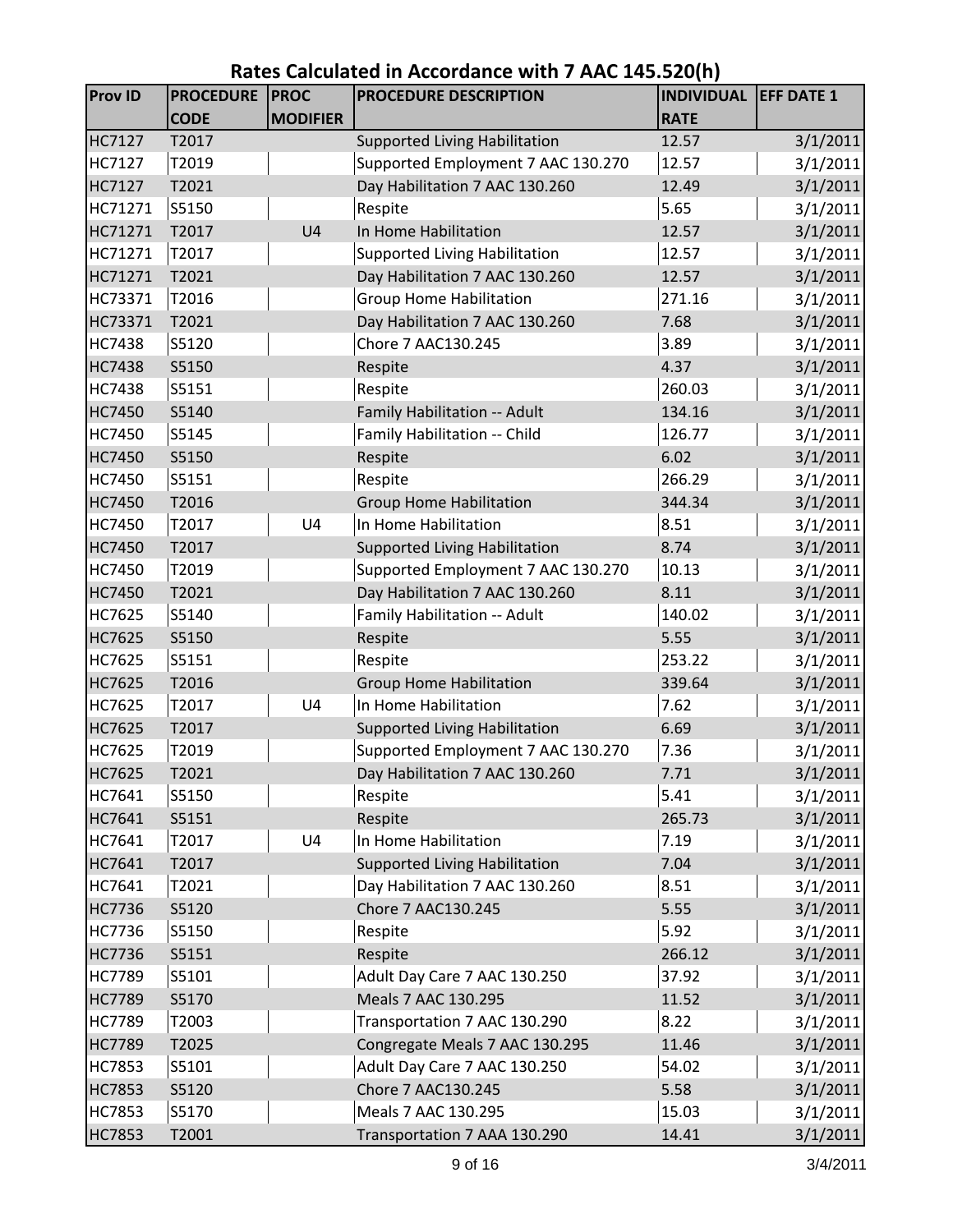| <b>Prov ID</b> | <b>PROCEDURE</b> | <b>PROC</b>     | <b>PROCEDURE DESCRIPTION</b>         | <b>INDIVIDUAL</b> | <b>EFF DATE 1</b> |
|----------------|------------------|-----------------|--------------------------------------|-------------------|-------------------|
|                | <b>CODE</b>      | <b>MODIFIER</b> |                                      | <b>RATE</b>       |                   |
| HC7853         | T2003            |                 | Transportation 7 AAC 130.290         | 14.42             | 3/1/2011          |
| HC7853         | T2025            |                 | Congregate Meals 7 AAC 130.295       | 15.77             | 3/1/2011          |
| HC78981        | T2016            |                 | <b>Group Home Habilitation</b>       | 258.58            | 3/1/2011          |
| HC78981        | T2021            |                 | Day Habilitation 7 AAC 130.260       | 10.04             | 3/1/2011          |
| HC8211         | S5151            |                 | Respite                              | 265.22            | 3/1/2011          |
| <b>HC8249</b>  | S5101            |                 | Adult Day Care 7 AAC 130.250         | 62.42             | 3/1/2011          |
| HC8249         | S5170            |                 | Meals 7 AAC 130.295                  | 23.02             | 3/1/2011          |
| HC8249         | T2003            |                 | Transportation 7 AAC 130.290         | 17.94             | 3/1/2011          |
| HC8249         | T2025            |                 | Congregate Meals 7 AAC 130.295       | 23.22             | 3/1/2011          |
| <b>HC8347</b>  | T2003            |                 | Transportation 7 AAC 130.290         | 8.39              | 3/1/2011          |
| HC8363         | T2016            |                 | <b>Group Home Habilitation</b>       | 182.15            | 3/1/2011          |
| HC8525         | S5120            |                 | Chore 7 AAC130.245                   | 5.4               | 3/1/2011          |
| HC8525         | S5150            |                 | Respite                              | 5.29              | 3/1/2011          |
| <b>HC8525</b>  | S5151            |                 | Respite                              | 268.83            | 3/1/2011          |
| HC8525         | S5170            |                 | Meals 7 AAC 130.295                  | 18.03             | 3/1/2011          |
| <b>HC8525</b>  | T2001            |                 | Transportation 7 AAA 130.290         | 8.57              | 3/1/2011          |
| HC8525         | T2003            |                 | Transportation 7 AAC 130.290         | 11.27             | 3/1/2011          |
| HC8525         | T2025            |                 | Congregate Meals 7 AAC 130.295       | 17.88             | 3/1/2011          |
| HC85614        | S5151            |                 | Respite                              | 266.29            | 3/1/2011          |
| HC8571         | S5140            |                 | Family Habilitation -- Adult         | 142.28            | 3/1/2011          |
| HC8571         | S5145            |                 | Family Habilitation -- Child         | 163.21            | 3/1/2011          |
| HC8571         | S5150            |                 | Respite                              | 5.45              | 3/1/2011          |
| HC8571         | S5151            |                 | Respite                              | 260.9             | 3/1/2011          |
| HC8571         | T2016            |                 | <b>Group Home Habilitation</b>       | 252.48            | 3/1/2011          |
| HC8571         | T2017            | U <sub>4</sub>  | In Home Habilitation                 | 8.16              | 3/1/2011          |
| HC8571         | T2017            |                 | <b>Supported Living Habilitation</b> | 7.57              | 3/1/2011          |
| HC8571         | T2019            |                 | Supported Employment 7 AAC 130.270   | 8.1               | 3/1/2011          |
| HC8571         | T2021            |                 | Day Habilitation 7 AAC 130.260       | 7.35              | 3/1/2011          |
| HC8626         | T2001            |                 | Transportation 7 AAA 130.290         | 8.09              | 3/1/2011          |
| <b>HC8626</b>  | T2003            |                 | Transportation 7 AAC 130.290         | 33.29             | 3/1/2011          |
| HC86661        | T2003            |                 | Transportation 7 AAC 130.290         | 8.7               | 3/1/2011          |
| <b>HC8787</b>  | T2003            |                 | Transportation 7 AAC 130.290         | 8.09              | 3/1/2011          |
| HC8801         | S5120            |                 | Chore 7 AAC130.245                   | 5.21              | 3/1/2011          |
| HC8801         | S5140            |                 | Family Habilitation -- Adult         | 192.26            | 3/1/2011          |
| HC8801         | S5150            |                 | Respite                              | 5.49              | 3/1/2011          |
| HC8801         | S5151            |                 | Respite                              | 271.75            | 3/1/2011          |
| HC8801         | T2016            |                 | <b>Group Home Habilitation</b>       | 444.15            | 3/1/2011          |
| HC8801         | T2017            |                 | <b>Supported Living Habilitation</b> | 10.17             | 3/1/2011          |
| HC8801         | T2019            |                 | Supported Employment 7 AAC 130.270   | 8.09              | 3/1/2011          |
| HC8801         | T2021            |                 | Day Habilitation 7 AAC 130.260       | 7.61              | 3/1/2011          |
| HC9475         | S5101            |                 | Adult Day Care 7 AAC 130.250         | 54.06             | 3/1/2011          |
| <b>HC9475</b>  | S5120            |                 | Chore 7 AAC130.245                   | 5.37              | 3/1/2011          |
| HC9475         | S5170            |                 | Meals 7 AAC 130.295                  | 16.08             | 3/1/2011          |
| HC9475         | T2001            |                 | Transportation 7 AAA 130.290         | 11.49             | 3/1/2011          |
| HC9475         | T2003            |                 | Transportation 7 AAC 130.290         | 11.43             | 3/1/2011          |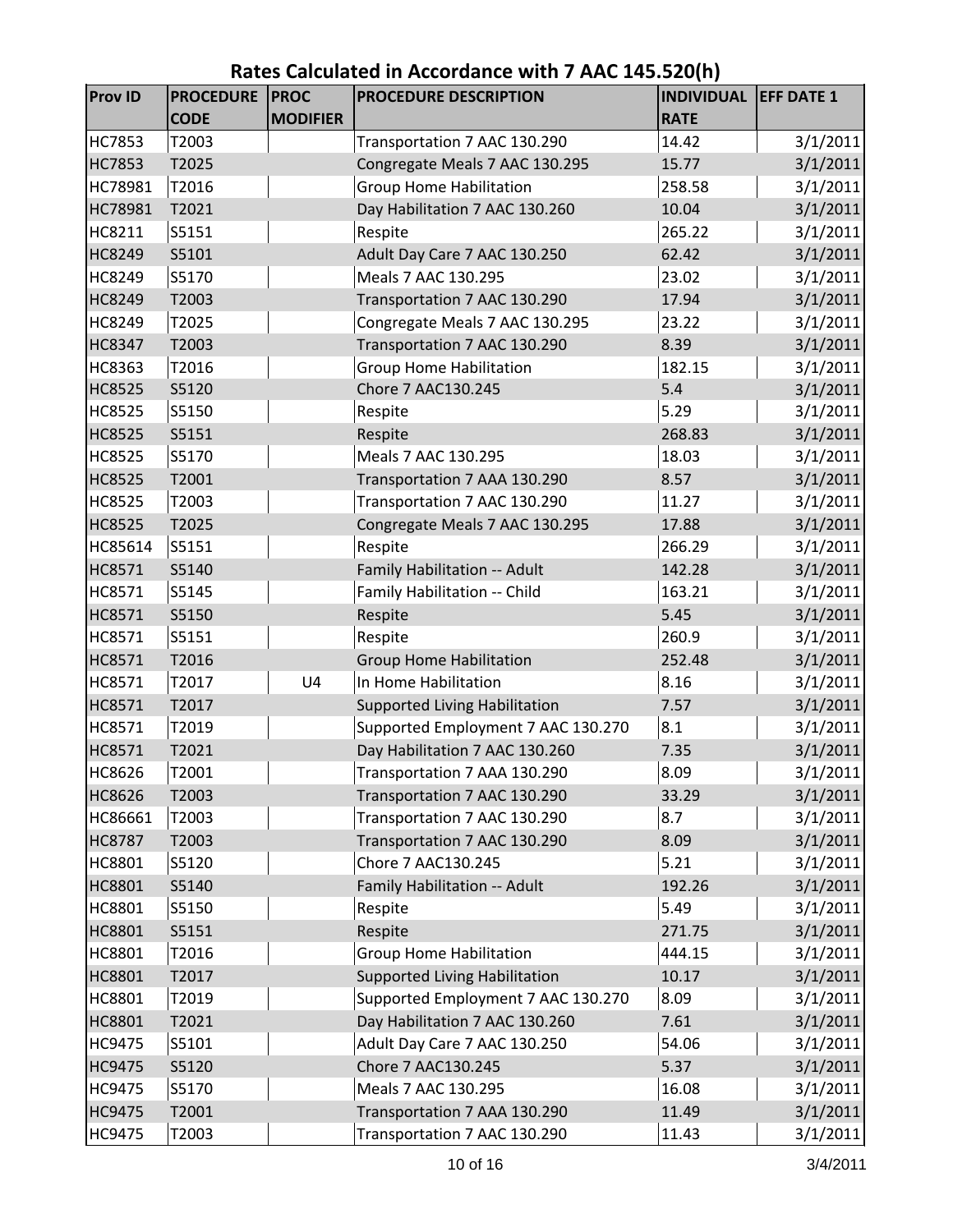| <b>Prov ID</b> | <b>PROCEDURE</b> | <b>PROC</b>     | PROCEDURE DESCRIPTION                | <b>INDIVIDUAL EFF DATE 1</b> |          |
|----------------|------------------|-----------------|--------------------------------------|------------------------------|----------|
|                | <b>CODE</b>      | <b>MODIFIER</b> |                                      | <b>RATE</b>                  |          |
| <b>HC9475</b>  | T2025            |                 | Congregate Meals 7 AAC 130.295       | 15.25                        | 3/1/2011 |
| <b>HC9508</b>  | S5101            |                 | Adult Day Care 7 AAC 130.250         | 48.33                        | 3/1/2011 |
| <b>HC9508</b>  | T2021            |                 | Day Habilitation 7 AAC 130.260       | 8.62                         | 3/1/2011 |
| <b>HC9508</b>  | T2025            |                 | Congregate Meals 7 AAC 130.295       | 11.33                        | 3/1/2011 |
| HC9543         | S5120            |                 | Chore 7 AAC130.245                   | 5.56                         | 3/1/2011 |
| HC9543         | S5150            |                 | Respite                              | 5.83                         | 3/1/2011 |
| HC9543         | T2016            |                 | <b>Group Home Habilitation</b>       | 183.67                       | 3/1/2011 |
| HC9543         | T2017            | U <sub>4</sub>  | In Home Habilitation                 | 6.78                         | 3/1/2011 |
| HC9543         | T2021            |                 | Day Habilitation 7 AAC 130.260       | 6.93                         | 3/1/2011 |
| <b>HC9550</b>  | S5120            |                 | Chore 7 AAC130.245                   | 3.89                         | 3/1/2011 |
| HC9550         | S5150            |                 | Respite                              | 4.39                         | 3/1/2011 |
| <b>HC9550</b>  | S5151            |                 | Respite                              | 266.29                       | 3/1/2011 |
| HC9551         | S5120            |                 | Chore 7 AAC130.245                   | 4.3                          | 3/1/2011 |
| HC9551         | S5150            |                 | Respite                              | 4.87                         | 3/1/2011 |
| HC9551         | S5151            |                 | Respite                              | 268.34                       | 3/1/2011 |
| HC95511        | S5120            |                 | Chore 7 AAC130.245                   | 4.01                         | 3/1/2011 |
| HC95511        | S5150            |                 | Respite                              | 4.52                         | 3/1/2011 |
| HC95511        | S5151            |                 | Respite                              | 266.97                       | 3/1/2011 |
| HC95512        | S5120            |                 | Chore 7 AAC130.245                   | 3.99                         | 3/1/2011 |
| HC95512        | S5150            |                 | Respite                              | 4.39                         | 3/1/2011 |
| HC95512        | S5151            |                 | Respite                              | 264.13                       | 3/1/2011 |
| HC9576         | S5120            |                 | Chore 7 AAC130.245                   | 5.13                         | 3/1/2011 |
| HC9576         | S5140            |                 | Family Habilitation -- Adult         | 143.05                       | 3/1/2011 |
| HC9576         | S5145            |                 | Family Habilitation -- Child         | 125.89                       | 3/1/2011 |
| HC9576         | S5150            |                 | Respite                              | 5.72                         | 3/1/2011 |
| HC9576         | S5151            |                 | Respite                              | 266.25                       | 3/1/2011 |
| HC9576         | T2017            | U <sub>4</sub>  | In Home Habilitation                 | 6.68                         | 3/1/2011 |
| HC9576         | T2017            |                 | <b>Supported Living Habilitation</b> | 6.72                         | 3/1/2011 |
| HC9576         | T2019            |                 | Supported Employment 7 AAC 130.270   | 7.27                         | 3/1/2011 |
| HC9576         | T2021            |                 | Day Habilitation 7 AAC 130.260       | 6.99                         | 3/1/2011 |
| HC9768         | T2003            |                 | Transportation 7 AAC 130.290         | 8.44                         | 3/1/2011 |
| HC9769         | T2016            |                 | <b>Group Home Habilitation</b>       | 306.51                       | 3/1/2011 |
| HC9769         | T2019            |                 | Supported Employment 7 AAC 130.270   | 6.12                         | 3/1/2011 |
| HC9769         | T2021            |                 | Day Habilitation 7 AAC 130.260       | 6.12                         | 3/1/2011 |
| HC9797         | T2016            |                 | <b>Group Home Habilitation</b>       | 177.1                        | 3/1/2011 |
| HC9933         | S5120            |                 | Chore 7 AAC130.245                   | 5.13                         | 3/1/2011 |
| HC9933         | S5140            |                 | Family Habilitation -- Adult         | 139.99                       | 3/1/2011 |
| HC9933         | S5145            |                 | Family Habilitation -- Child         | 121.1                        | 3/1/2011 |
| HC9933         | S5150            | U <sub>2</sub>  | Respite -- Family                    | 5.73                         | 3/1/2011 |
| HC9933         | S5150            |                 | Respite                              | 5.72                         | 3/1/2011 |
| HC9933         | S5151            | U <sub>2</sub>  | Respite -- Family                    | 263.9                        | 3/1/2011 |
| HC9933         | S5151            |                 | Respite                              | 266.29                       | 3/1/2011 |
| HC9933         | T2016            |                 | <b>Group Home Habilitation</b>       | 728.13                       | 3/1/2011 |
| HC9933         | T2017            | U4              | In Home Habilitation                 | 6.72                         | 3/1/2011 |
| HC9933         | T2017            |                 | <b>Supported Living Habilitation</b> | 6.72                         | 3/1/2011 |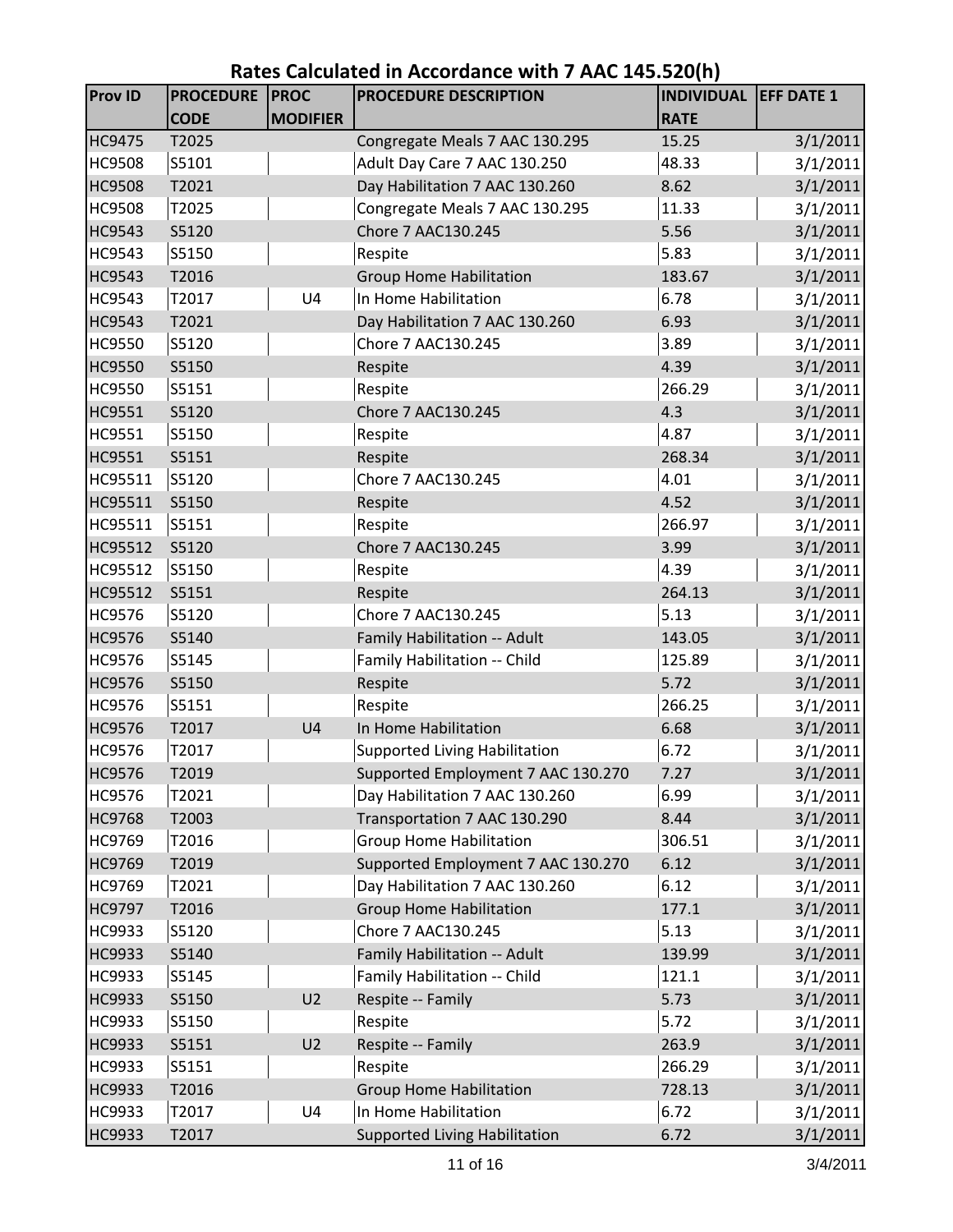| <b>CODE</b><br><b>MODIFIER</b><br><b>RATE</b><br>T2019<br>Supported Employment 7 AAC 130.270<br>HC9933<br>7.27<br>3/1/2011<br>3/1/2011<br>HC9933<br>T2021<br>Day Habilitation 7 AAC 130.260<br>6.99<br>S5150<br>Respite<br>4.41<br>3/1/2011<br><b>HC9955</b><br>HC9955<br>S5151<br>Respite<br>3/1/2011<br>266.97<br>T2031<br>Adult Residential 6 to 16 beds<br>142.4<br>3/1/2011<br>RL0003<br>US<br>Adult Residential 6 to 16 beds<br>3/1/2011<br><b>RL0006</b><br>T2031<br><b>US</b><br>93.21<br>RL0010<br>T2031<br>Adult Residential 17 or more beds<br>114.83<br>3/1/2011<br>RL0011<br>T2031<br><b>UR</b><br>Adult Residential 5 or fewer beds<br>3/1/2011<br>126.72<br><b>RL0052</b><br>Adult Residential 17 or more beds<br>152.53<br>3/1/2011<br>T2031<br>3/1/2011<br><b>RL0055</b><br>T2031<br>Adult Residential 5 or fewer beds<br>89.86<br><b>UR</b><br>T2031<br>90.83<br><b>RL0056</b><br><b>US</b><br>Adult Residential 6 to 16 beds<br>3/1/2011<br>3/1/2011<br>RL0249<br>T2031<br><b>UR</b><br>Adult Residential 5 or fewer beds<br>114.25 |  |
|--------------------------------------------------------------------------------------------------------------------------------------------------------------------------------------------------------------------------------------------------------------------------------------------------------------------------------------------------------------------------------------------------------------------------------------------------------------------------------------------------------------------------------------------------------------------------------------------------------------------------------------------------------------------------------------------------------------------------------------------------------------------------------------------------------------------------------------------------------------------------------------------------------------------------------------------------------------------------------------------------------------------------------------------------------|--|
|                                                                                                                                                                                                                                                                                                                                                                                                                                                                                                                                                                                                                                                                                                                                                                                                                                                                                                                                                                                                                                                        |  |
|                                                                                                                                                                                                                                                                                                                                                                                                                                                                                                                                                                                                                                                                                                                                                                                                                                                                                                                                                                                                                                                        |  |
|                                                                                                                                                                                                                                                                                                                                                                                                                                                                                                                                                                                                                                                                                                                                                                                                                                                                                                                                                                                                                                                        |  |
|                                                                                                                                                                                                                                                                                                                                                                                                                                                                                                                                                                                                                                                                                                                                                                                                                                                                                                                                                                                                                                                        |  |
|                                                                                                                                                                                                                                                                                                                                                                                                                                                                                                                                                                                                                                                                                                                                                                                                                                                                                                                                                                                                                                                        |  |
|                                                                                                                                                                                                                                                                                                                                                                                                                                                                                                                                                                                                                                                                                                                                                                                                                                                                                                                                                                                                                                                        |  |
|                                                                                                                                                                                                                                                                                                                                                                                                                                                                                                                                                                                                                                                                                                                                                                                                                                                                                                                                                                                                                                                        |  |
|                                                                                                                                                                                                                                                                                                                                                                                                                                                                                                                                                                                                                                                                                                                                                                                                                                                                                                                                                                                                                                                        |  |
|                                                                                                                                                                                                                                                                                                                                                                                                                                                                                                                                                                                                                                                                                                                                                                                                                                                                                                                                                                                                                                                        |  |
|                                                                                                                                                                                                                                                                                                                                                                                                                                                                                                                                                                                                                                                                                                                                                                                                                                                                                                                                                                                                                                                        |  |
|                                                                                                                                                                                                                                                                                                                                                                                                                                                                                                                                                                                                                                                                                                                                                                                                                                                                                                                                                                                                                                                        |  |
|                                                                                                                                                                                                                                                                                                                                                                                                                                                                                                                                                                                                                                                                                                                                                                                                                                                                                                                                                                                                                                                        |  |
|                                                                                                                                                                                                                                                                                                                                                                                                                                                                                                                                                                                                                                                                                                                                                                                                                                                                                                                                                                                                                                                        |  |
| RL0605<br>T2031<br>131.84<br>UR<br>Adult Residential 5 or fewer beds<br>3/1/2011                                                                                                                                                                                                                                                                                                                                                                                                                                                                                                                                                                                                                                                                                                                                                                                                                                                                                                                                                                       |  |
| 3/1/2011<br><b>RL0681</b><br>T2031<br><b>US</b><br>Adult Residential 6 to 16 beds<br>131.47                                                                                                                                                                                                                                                                                                                                                                                                                                                                                                                                                                                                                                                                                                                                                                                                                                                                                                                                                            |  |
| RL0724<br>T2031<br>Adult Residential 17 or more beds<br>123.64<br>3/1/2011                                                                                                                                                                                                                                                                                                                                                                                                                                                                                                                                                                                                                                                                                                                                                                                                                                                                                                                                                                             |  |
| Adult Residential 17 or more beds<br>3/1/2011<br>RL07241<br>T2031<br>104.95                                                                                                                                                                                                                                                                                                                                                                                                                                                                                                                                                                                                                                                                                                                                                                                                                                                                                                                                                                            |  |
| RL07242<br>T2031<br>Adult Residential 17 or more beds<br>127.18<br>3/1/2011                                                                                                                                                                                                                                                                                                                                                                                                                                                                                                                                                                                                                                                                                                                                                                                                                                                                                                                                                                            |  |
| RL07243<br>T2031<br>Adult Residential 17 or more beds<br>126.22<br>3/1/2011                                                                                                                                                                                                                                                                                                                                                                                                                                                                                                                                                                                                                                                                                                                                                                                                                                                                                                                                                                            |  |
| <b>RL0876</b><br>T2031<br>Adult Residential 5 or fewer beds<br>3/1/2011<br>UR<br>117.58                                                                                                                                                                                                                                                                                                                                                                                                                                                                                                                                                                                                                                                                                                                                                                                                                                                                                                                                                                |  |
| Adult Residential 5 or fewer beds<br>3/1/2011<br><b>RL0969</b><br><b>UR</b><br>89.9<br>T2031                                                                                                                                                                                                                                                                                                                                                                                                                                                                                                                                                                                                                                                                                                                                                                                                                                                                                                                                                           |  |
| T2031<br>Adult Residential 5 or fewer beds<br>3/1/2011<br>RL1025<br>UR<br>128.55                                                                                                                                                                                                                                                                                                                                                                                                                                                                                                                                                                                                                                                                                                                                                                                                                                                                                                                                                                       |  |
| T2031<br>Adult Residential 17 or more beds<br>111.17<br>3/1/2011<br>RL10581                                                                                                                                                                                                                                                                                                                                                                                                                                                                                                                                                                                                                                                                                                                                                                                                                                                                                                                                                                            |  |
| 3/1/2011<br>RL1136<br>T2031<br><b>US</b><br>Adult Residential 6 to 16 beds<br>144.66                                                                                                                                                                                                                                                                                                                                                                                                                                                                                                                                                                                                                                                                                                                                                                                                                                                                                                                                                                   |  |
| RL1142<br>Adult Residential 5 or fewer beds<br>3/1/2011<br>T2031<br><b>UR</b><br>139.65                                                                                                                                                                                                                                                                                                                                                                                                                                                                                                                                                                                                                                                                                                                                                                                                                                                                                                                                                                |  |
| RL1179<br>T2031<br>US<br>Adult Residential 6 to 16 beds<br>132.9<br>3/1/2011                                                                                                                                                                                                                                                                                                                                                                                                                                                                                                                                                                                                                                                                                                                                                                                                                                                                                                                                                                           |  |
| T2031<br>Adult Residential 17 or more beds<br><b>RL1185</b><br>148.75<br>3/1/2011                                                                                                                                                                                                                                                                                                                                                                                                                                                                                                                                                                                                                                                                                                                                                                                                                                                                                                                                                                      |  |
| T2031<br>Adult Residential 17 or more beds<br>167.19<br>3/1/2011<br>RL11851                                                                                                                                                                                                                                                                                                                                                                                                                                                                                                                                                                                                                                                                                                                                                                                                                                                                                                                                                                            |  |
| RL11852<br>T2031<br>Adult Residential 17 or more beds<br>3/1/2011<br>145.84                                                                                                                                                                                                                                                                                                                                                                                                                                                                                                                                                                                                                                                                                                                                                                                                                                                                                                                                                                            |  |
| T2031<br>154<br>RL11853<br>3/1/2011<br>Adult Residential 17 or more beds                                                                                                                                                                                                                                                                                                                                                                                                                                                                                                                                                                                                                                                                                                                                                                                                                                                                                                                                                                               |  |
| T2031<br>Adult Residential 17 or more beds<br>3/1/2011<br>RL11854<br>171.08                                                                                                                                                                                                                                                                                                                                                                                                                                                                                                                                                                                                                                                                                                                                                                                                                                                                                                                                                                            |  |
| Adult Residential 17 or more beds<br>RL11855<br>T2031<br>169.09<br>3/1/2011                                                                                                                                                                                                                                                                                                                                                                                                                                                                                                                                                                                                                                                                                                                                                                                                                                                                                                                                                                            |  |
| Adult Residential 5 or fewer beds<br>RL1263<br>T2031<br>UR<br>122.54<br>3/1/2011                                                                                                                                                                                                                                                                                                                                                                                                                                                                                                                                                                                                                                                                                                                                                                                                                                                                                                                                                                       |  |
| Adult Residential 6 to 16 beds<br>T2031<br>US<br>RL12713<br>131.71<br>3/1/2011                                                                                                                                                                                                                                                                                                                                                                                                                                                                                                                                                                                                                                                                                                                                                                                                                                                                                                                                                                         |  |
| Adult Residential 6 to 16 beds<br>3/1/2011<br><b>US</b><br>RL12714<br>T2031<br>124.45                                                                                                                                                                                                                                                                                                                                                                                                                                                                                                                                                                                                                                                                                                                                                                                                                                                                                                                                                                  |  |
| Adult Residential 5 or fewer beds<br>T2031<br>3/1/2011<br><b>RL1572</b><br>UR<br>122.39<br>Adult Residential 5 or fewer beds<br>UR<br>3/1/2011                                                                                                                                                                                                                                                                                                                                                                                                                                                                                                                                                                                                                                                                                                                                                                                                                                                                                                         |  |
| RL1599<br>T2031<br>121.23<br>Adult Residential 6 to 16 beds<br>RL16451<br>US                                                                                                                                                                                                                                                                                                                                                                                                                                                                                                                                                                                                                                                                                                                                                                                                                                                                                                                                                                           |  |
| T2031<br>149.22<br>3/1/2011<br>Adult Residential 6 to 16 beds<br><b>US</b>                                                                                                                                                                                                                                                                                                                                                                                                                                                                                                                                                                                                                                                                                                                                                                                                                                                                                                                                                                             |  |
| RL16452<br>T2031<br>129.9<br>3/1/2011<br>Adult Residential 5 or fewer beds<br>UR                                                                                                                                                                                                                                                                                                                                                                                                                                                                                                                                                                                                                                                                                                                                                                                                                                                                                                                                                                       |  |
| RL1749<br>T2031<br>129.16<br>3/1/2011<br>Adult Residential 5 or fewer beds<br>RL1916<br>T2031<br>UR<br>128.34<br>3/1/2011                                                                                                                                                                                                                                                                                                                                                                                                                                                                                                                                                                                                                                                                                                                                                                                                                                                                                                                              |  |
| RL1950<br>Adult Residential 17 or more beds<br>3/1/2011<br>T2031<br>134.62                                                                                                                                                                                                                                                                                                                                                                                                                                                                                                                                                                                                                                                                                                                                                                                                                                                                                                                                                                             |  |
| Adult Residential 5 or fewer beds<br><b>UR</b><br>RL2213<br>T2031<br>3/1/2011<br>119.87                                                                                                                                                                                                                                                                                                                                                                                                                                                                                                                                                                                                                                                                                                                                                                                                                                                                                                                                                                |  |
| Adult Residential 5 or fewer beds<br>T2031<br>UR<br><b>RL2255</b><br>120.76<br>3/1/2011                                                                                                                                                                                                                                                                                                                                                                                                                                                                                                                                                                                                                                                                                                                                                                                                                                                                                                                                                                |  |
| Adult Residential 5 or fewer beds<br>RL23181<br>UR<br>3/1/2011<br>T2031<br>131.08                                                                                                                                                                                                                                                                                                                                                                                                                                                                                                                                                                                                                                                                                                                                                                                                                                                                                                                                                                      |  |
| RL2365<br>Adult Residential 5 or fewer beds<br>3/1/2011<br>T2031<br>UR<br>118.47                                                                                                                                                                                                                                                                                                                                                                                                                                                                                                                                                                                                                                                                                                                                                                                                                                                                                                                                                                       |  |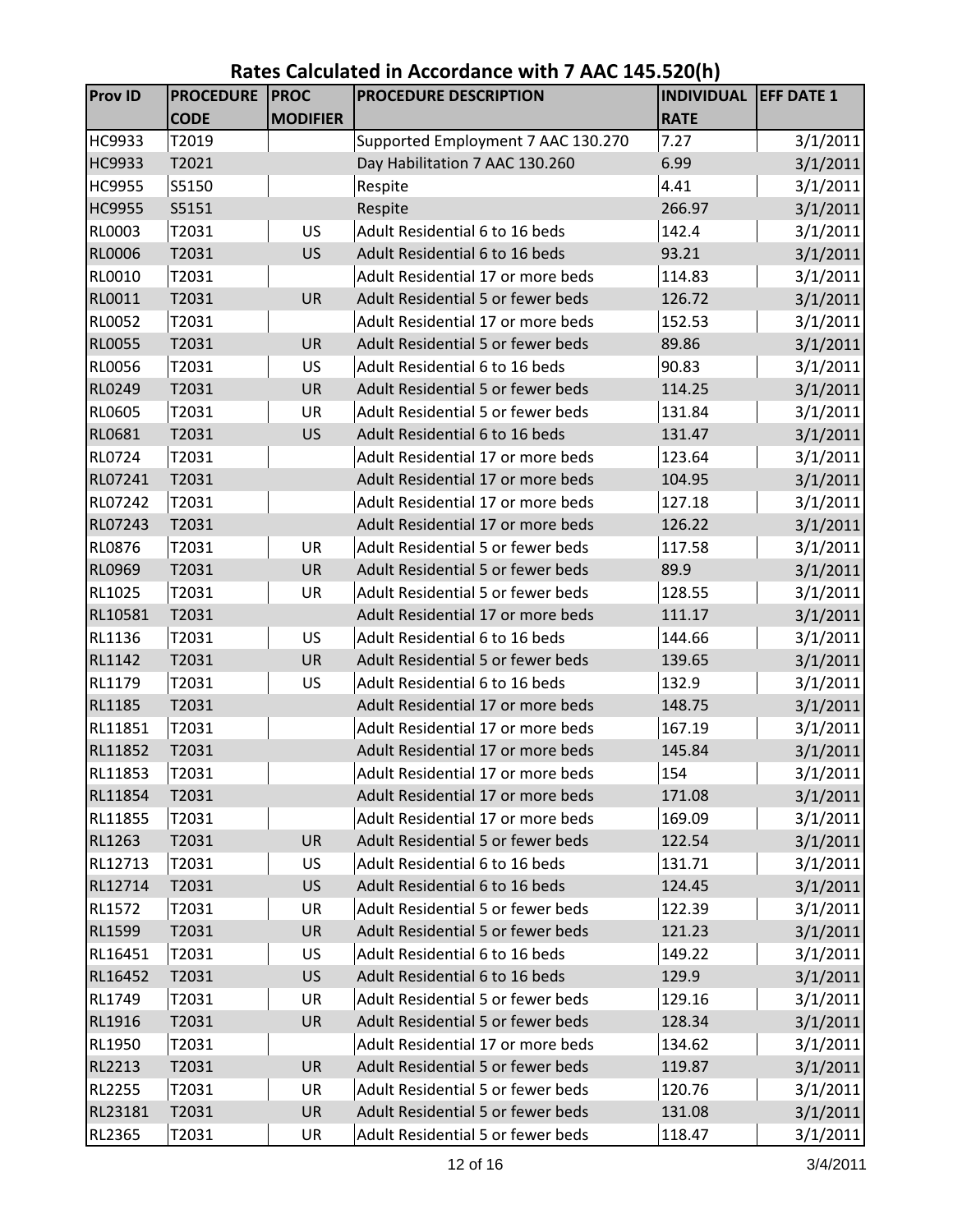| <b>Prov ID</b> | <b>PROCEDURE</b> | <b>PROC</b>     | PROCEDURE DESCRIPTION                    | <b>INDIVIDUAL EFF DATE 1</b> |          |
|----------------|------------------|-----------------|------------------------------------------|------------------------------|----------|
|                | <b>CODE</b>      | <b>MODIFIER</b> |                                          | <b>RATE</b>                  |          |
| <b>RL2396</b>  | T2031            | <b>UR</b>       | <b>Adult Residential 5 or fewer beds</b> | 148.93                       | 3/1/2011 |
| RL2466         | T2031            | <b>UR</b>       | Adult Residential 5 or fewer beds        | 215.64                       | 3/1/2011 |
| RL2503         | T2031            |                 | Adult Residential 17 or more beds        | 178.55                       | 3/1/2011 |
| RL25031        | T2031            |                 | Adult Residential 17 or more beds        | 170.97                       | 3/1/2011 |
| RL2563         | T2031            | <b>UR</b>       | Adult Residential 5 or fewer beds        | 124.67                       | 3/1/2011 |
| <b>RL2598</b>  | T2031            | UR              | Adult Residential 5 or fewer beds        | 130.05                       | 3/1/2011 |
| RL2626         | T2031            | <b>UR</b>       | Adult Residential 5 or fewer beds        | 130.33                       | 3/1/2011 |
| <b>RL2629</b>  | T2031            | US              | Adult Residential 6 to 16 beds           | 133.1                        | 3/1/2011 |
| RL2679         | T2031            | <b>UR</b>       | Adult Residential 5 or fewer beds        | 111.74                       | 3/1/2011 |
| RL2704         | T2031            | US              | Adult Residential 6 to 16 beds           | 126.38                       | 3/1/2011 |
| RL2746         | T2031            | <b>US</b>       | Adult Residential 6 to 16 beds           | 90.66                        | 3/1/2011 |
| <b>RL2770</b>  | T2031            |                 | Adult Residential 17 or more beds        | 135.24                       | 3/1/2011 |
| <b>RL2862</b>  | T2031            | <b>UR</b>       | Adult Residential 5 or fewer beds        | 121.61                       | 3/1/2011 |
| RL3014         | T2031            | UR              | Adult Residential 5 or fewer beds        | 136.63                       | 3/1/2011 |
| <b>RL3392</b>  | T2031            | <b>UR</b>       | Adult Residential 5 or fewer beds        | 122.19                       | 3/1/2011 |
| RL3470         | T2031            | US              | Adult Residential 6 to 16 beds           | 109.57                       | 3/1/2011 |
| RL3539         | T2031            | <b>UR</b>       | <b>Adult Residential 5 or fewer beds</b> | 139.65                       | 3/1/2011 |
| RL35471        | T2031            | UR              | Adult Residential 5 or fewer beds        | 127.76                       | 3/1/2011 |
| RL3571         | T2031            | <b>UR</b>       | Adult Residential 5 or fewer beds        | 92.47                        | 3/1/2011 |
| RL36261        | T2031            | US              | Adult Residential 6 to 16 beds           | 111.8                        | 3/1/2011 |
| RL3671         | T2031            | <b>UR</b>       | Adult Residential 5 or fewer beds        | 124.04                       | 3/1/2011 |
| RL37043        | T2031            | US              | Adult Residential 6 to 16 beds           | 136.47                       | 3/1/2011 |
| RL37044        | T2031            | <b>US</b>       | Adult Residential 6 to 16 beds           | 132.24                       | 3/1/2011 |
| RL37045        | T2031            | US              | Adult Residential 6 to 16 beds           | 136.47                       | 3/1/2011 |
| RL3719         | T2031            | <b>US</b>       | Adult Residential 6 to 16 beds           | 144.79                       | 3/1/2011 |
| <b>RL3740</b>  | T2031            | UR              | Adult Residential 5 or fewer beds        | 140.22                       | 3/1/2011 |
| <b>RL3757</b>  | T2031            | <b>UR</b>       | Adult Residential 5 or fewer beds        | 124.28                       | 3/1/2011 |
| RL3846         | T2031            | UR              | Adult Residential 5 or fewer beds        | 125.6                        | 3/1/2011 |
| <b>RL3873</b>  | T2031            | <b>UR</b>       | Adult Residential 5 or fewer beds        | 124.92                       | 3/1/2011 |
| RL3924         | T2031            |                 | Adult Residential 17 or more beds        | 191.15                       | 3/1/2011 |
| RL4054         | T2031            | <b>UR</b>       | Adult Residential 5 or fewer beds        | 114.58                       | 3/1/2011 |
| RL4055         | T2031            | UR              | Adult Residential 5 or fewer beds        | 125.85                       | 3/1/2011 |
| RL4070         | T2031            |                 | Adult Residential 17 or more beds        | 130.26                       | 3/1/2011 |
| RL4128         | T2031            | UR              | Adult Residential 5 or fewer beds        | 87.96                        | 3/1/2011 |
| RL4143         | T2031            | <b>US</b>       | Adult Residential 6 to 16 beds           | 135.8                        | 3/1/2011 |
| RL4244         | T2031            | UR              | Adult Residential 5 or fewer beds        | 96.19                        | 3/1/2011 |
| <b>RL4284</b>  | T2031            | UR              | Adult Residential 5 or fewer beds        | 127.41                       | 3/1/2011 |
| <b>RL4288</b>  | T2031            | UR              | Adult Residential 5 or fewer beds        | 126.04                       | 3/1/2011 |
| RL4310         | T2031            |                 | Adult Residential 17 or more beds        | 144.19                       | 3/1/2011 |
| RL4396         | T2031            | US              | Adult Residential 6 to 16 beds           | 165.24                       | 3/1/2011 |
| <b>RL4482</b>  | T2031            | UR              | Adult Residential 5 or fewer beds        | 143.99                       | 3/1/2011 |
| <b>RL4578</b>  | T2031            | UR              | Adult Residential 5 or fewer beds        | 205.72                       | 3/1/2011 |
| RL45781        | T2031            | <b>US</b>       | Adult Residential 6 to 16 beds           | 144.52                       | 3/1/2011 |
| RL4643         | T2031            | US              | Adult Residential 6 to 16 beds           | 207.61                       | 3/1/2011 |
| RL4650         | T2031            | <b>US</b>       | Adult Residential 6 to 16 beds           | 157.27                       | 3/1/2011 |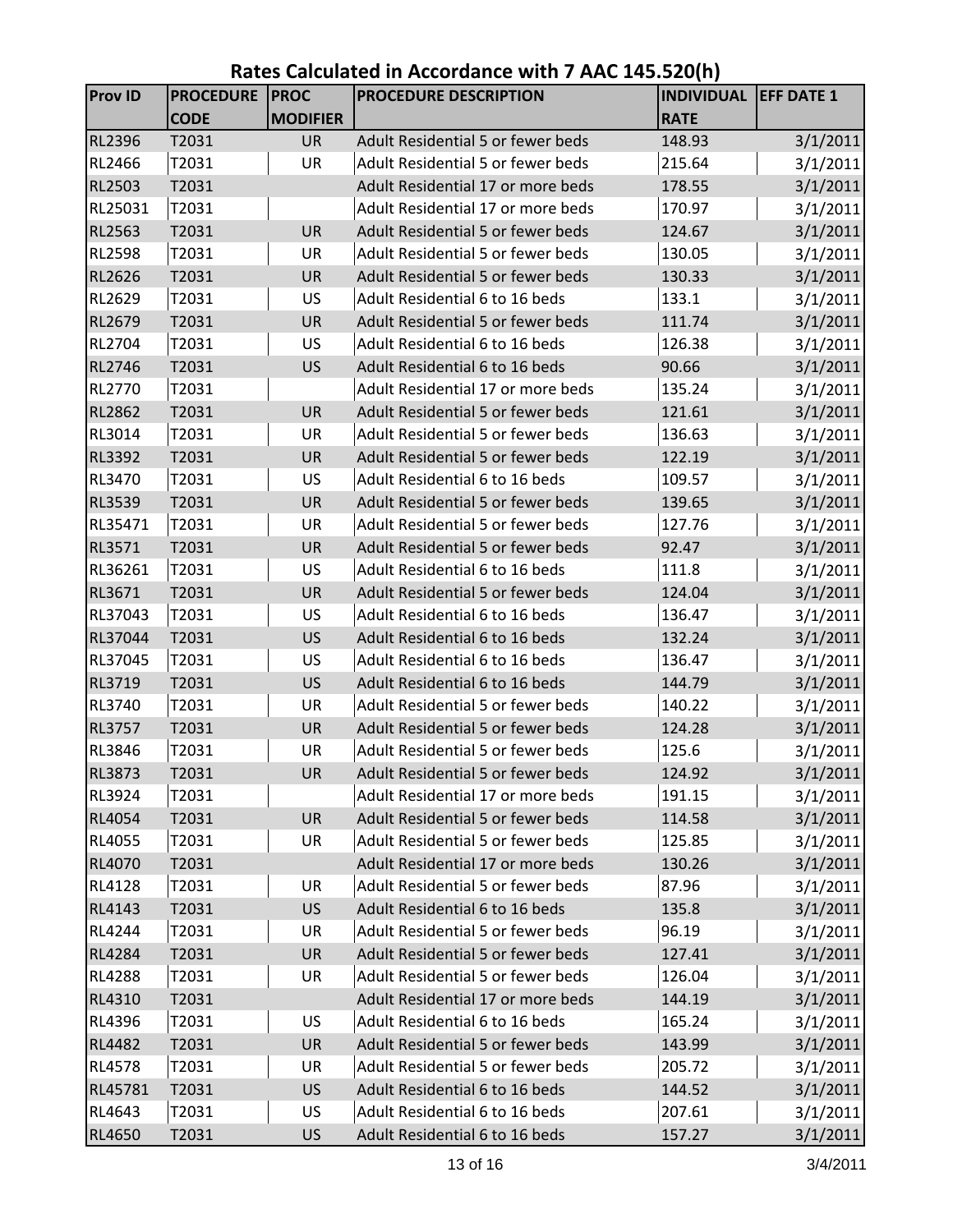| <b>Prov ID</b> | <b>PROCEDURE</b> | <b>PROC</b>     | PROCEDURE DESCRIPTION             | <b>INDIVIDUAL EFF DATE 1</b> |          |
|----------------|------------------|-----------------|-----------------------------------|------------------------------|----------|
|                | <b>CODE</b>      | <b>MODIFIER</b> |                                   | <b>RATE</b>                  |          |
| RL46501        | T2031            | <b>US</b>       | Adult Residential 6 to 16 beds    | 151.7                        | 3/1/2011 |
| RL4681         | T2031            | <b>UR</b>       | Adult Residential 5 or fewer beds | 131.66                       | 3/1/2011 |
| RL4684         | T2031            | UR              | Adult Residential 5 or fewer beds | 85.85                        | 3/1/2011 |
| RL4692         | T2031            | <b>UR</b>       | Adult Residential 5 or fewer beds | 124.13                       | 3/1/2011 |
| RL4771         | T2031            | US              | Adult Residential 6 to 16 beds    | 139.92                       | 3/1/2011 |
| RL47962        | T2031            | <b>US</b>       | Adult Residential 6 to 16 beds    | 128.21                       | 3/1/2011 |
| RL47963        | T2031            | <b>US</b>       | Adult Residential 6 to 16 beds    | 129.45                       | 3/1/2011 |
| RL47964        | T2031            | <b>US</b>       | Adult Residential 6 to 16 beds    | 131.65                       | 3/1/2011 |
| RL4835         | T2031            |                 | Adult Residential 17 or more beds | 124.15                       | 3/1/2011 |
| RL48351        | T2031            |                 | Adult Residential 17 or more beds | 203.91                       | 3/1/2011 |
| RL4886         | T2031            | UR              | Adult Residential 5 or fewer beds | 128.39                       | 3/1/2011 |
| <b>RL4889</b>  | T2031            |                 | Adult Residential 17 or more beds | 130.13                       | 3/1/2011 |
| RL4890         | T2031            |                 | Adult Residential 17 or more beds | 120.96                       | 3/1/2011 |
| RL49331        | T2031            | <b>US</b>       | Adult Residential 6 to 16 beds    | 114.47                       | 3/1/2011 |
| RL49332        | T2031            | <b>US</b>       | Adult Residential 6 to 16 beds    | 114.36                       | 3/1/2011 |
| <b>RL5005</b>  | T2031            | <b>US</b>       | Adult Residential 6 to 16 beds    | 113.96                       | 3/1/2011 |
| <b>RL5247</b>  | T2031            | <b>US</b>       | Adult Residential 6 to 16 beds    | 132.86                       | 3/1/2011 |
| <b>RL5257</b>  | T2031            | <b>US</b>       | Adult Residential 6 to 16 beds    | 148.39                       | 3/1/2011 |
| <b>RL5298</b>  | T2031            | <b>US</b>       | Adult Residential 6 to 16 beds    | 118.08                       | 3/1/2011 |
| RL54651        | T2031            | <b>UR</b>       | Adult Residential 5 or fewer beds | 131.3                        | 3/1/2011 |
| <b>RL5555</b>  | T2031            | UR              | Adult Residential 5 or fewer beds | 129.08                       | 3/1/2011 |
| RL5601         | T2031            | <b>UR</b>       | Adult Residential 5 or fewer beds | 123.73                       | 3/1/2011 |
| RL5607         | T2031            | UR              | Adult Residential 5 or fewer beds | 131.97                       | 3/1/2011 |
| RL5635         | T2031            | <b>UR</b>       | Adult Residential 5 or fewer beds | 144.6                        | 3/1/2011 |
| <b>RL5648</b>  | T2031            | UR              | Adult Residential 5 or fewer beds | 125.51                       | 3/1/2011 |
| <b>RL5679</b>  | T2031            | <b>US</b>       | Adult Residential 6 to 16 beds    | 127.42                       | 3/1/2011 |
| RL56791        | T2031            | <b>US</b>       | Adult Residential 6 to 16 beds    | 132.96                       | 3/1/2011 |
| RL5710         | T2031            | <b>UR</b>       | Adult Residential 5 or fewer beds | 104.91                       | 3/1/2011 |
| <b>RL5742</b>  | T2031            | UR              | Adult Residential 5 or fewer beds | 123.9                        | 3/1/2011 |
| <b>RL5743</b>  | T2031            | <b>UR</b>       | Adult Residential 5 or fewer beds | 125.57                       | 3/1/2011 |
| RL57631        | T2031            |                 | Adult Residential 17 or more beds | 122.4                        | 3/1/2011 |
| RL57632        | T2031            |                 | Adult Residential 17 or more beds | 117.27                       | 3/1/2011 |
| RL6005         | T2031            | UR              | Adult Residential 5 or fewer beds | 125.64                       | 3/1/2011 |
| RL6006         | T2031            | UR              | Adult Residential 5 or fewer beds | 122.73                       | 3/1/2011 |
| RL6052         | T2031            | UR              | Adult Residential 5 or fewer beds | 117.2                        | 3/1/2011 |
| RL6099         | T2031            | UR              | Adult Residential 5 or fewer beds | 131.85                       | 3/1/2011 |
| RL6134         | T2031            | UR              | Adult Residential 5 or fewer beds | 127.77                       | 3/1/2011 |
| RL6157         | T2031            | UR              | Adult Residential 5 or fewer beds | 125.34                       | 3/1/2011 |
| RL6161         | T2031            | UR              | Adult Residential 5 or fewer beds | 125.9                        | 3/1/2011 |
| RL6259         | T2031            | US              | Adult Residential 6 to 16 beds    | 153                          | 3/1/2011 |
| RL6544         | T2031            | UR              | Adult Residential 5 or fewer beds | 126.83                       | 3/1/2011 |
| RL6601         | T2031            | <b>UR</b>       | Adult Residential 5 or fewer beds | 118.23                       | 3/1/2011 |
| RL6620         | T2031            |                 | Adult Residential 17 or more beds | 125.35                       | 3/1/2011 |
| RL66201        | T2031            |                 | Adult Residential 17 or more beds | 131.51                       | 3/1/2011 |
| RL66202        | T2031            |                 | Adult Residential 17 or more beds | 126.33                       | 3/1/2011 |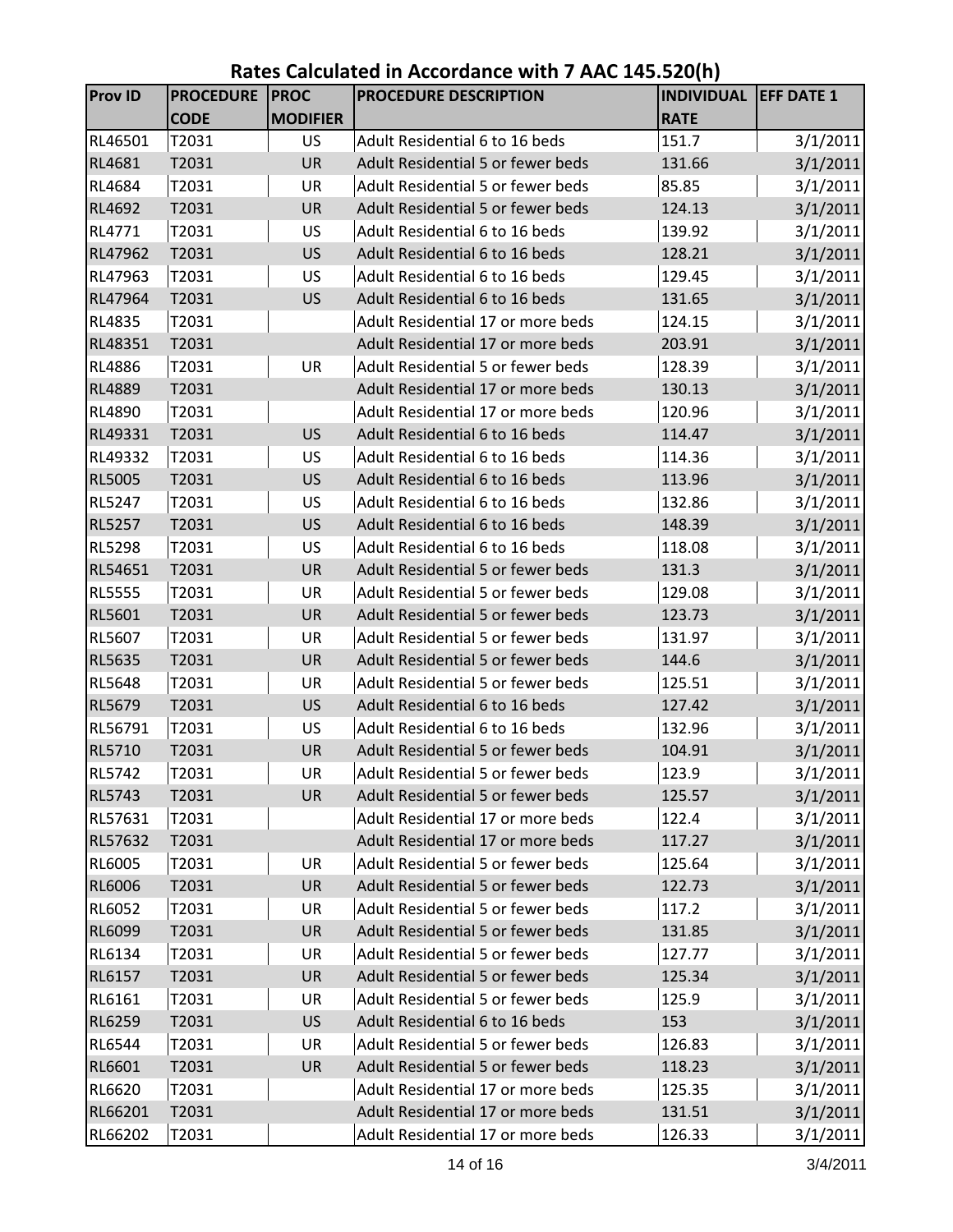| <b>Prov ID</b> | <b>PROCEDURE</b> | <b>PROC</b>     | PROCEDURE DESCRIPTION             | <b>INDIVIDUAL EFF DATE 1</b> |          |
|----------------|------------------|-----------------|-----------------------------------|------------------------------|----------|
|                | <b>CODE</b>      | <b>MODIFIER</b> |                                   | <b>RATE</b>                  |          |
| <b>RL6741</b>  | T2031            | <b>UR</b>       | Adult Residential 5 or fewer beds | 134.49                       | 3/1/2011 |
| RL67411        | T2031            | <b>UR</b>       | Adult Residential 5 or fewer beds | 121.12                       | 3/1/2011 |
| RL6791         | T2031            | <b>UR</b>       | Adult Residential 5 or fewer beds | 171.16                       | 3/1/2011 |
| RL68071        | T2031            | UR              | Adult Residential 5 or fewer beds | 198.26                       | 3/1/2011 |
| <b>RL7080</b>  | T2031            | <b>UR</b>       | Adult Residential 5 or fewer beds | 120.64                       | 3/1/2011 |
| RL7099         | T2031            |                 | Adult Residential 17 or more beds | 116.23                       | 3/1/2011 |
| RL7110         | T2031            | <b>US</b>       | Adult Residential 6 to 16 beds    | 121.81                       | 3/1/2011 |
| RL7170         | T2031            | UR              | Adult Residential 5 or fewer beds | 125.77                       | 3/1/2011 |
| <b>RL7187</b>  | T2031            | <b>UR</b>       | Adult Residential 5 or fewer beds | 131.16                       | 3/1/2011 |
| <b>RL7256</b>  | T2031            |                 | Adult Residential 17 or more beds | 141.14                       | 3/1/2011 |
| <b>RL7324</b>  | T2031            | <b>UR</b>       | Adult Residential 5 or fewer beds | 120.86                       | 3/1/2011 |
| RL73241        | T2031            | US              | Adult Residential 6 to 16 beds    | 121.61                       | 3/1/2011 |
| RL73242        | T2031            | <b>US</b>       | Adult Residential 6 to 16 beds    | 123.29                       | 3/1/2011 |
| RL73432        | T2031            | US              | Adult Residential 6 to 16 beds    | 133.45                       | 3/1/2011 |
| RL73433        | T2031            | <b>US</b>       | Adult Residential 6 to 16 beds    | 135.02                       | 3/1/2011 |
| <b>RL7507</b>  | T2031            | UR              | Adult Residential 5 or fewer beds | 120.58                       | 3/1/2011 |
| <b>RL7520</b>  | T2031            | <b>US</b>       | Adult Residential 6 to 16 beds    | 131.22                       | 3/1/2011 |
| RL7681         | T2031            | UR              | Adult Residential 5 or fewer beds | 125.37                       | 3/1/2011 |
| <b>RL7772</b>  | T2031            | <b>UR</b>       | Adult Residential 5 or fewer beds | 127.32                       | 3/1/2011 |
| <b>RL7789</b>  | T2031            |                 | Adult Residential 17 or more beds | 113.79                       | 3/1/2011 |
| <b>RL7858</b>  | T2031            | <b>US</b>       | Adult Residential 6 to 16 beds    | 126.19                       | 3/1/2011 |
| RL78581        | T2031            | US              | Adult Residential 6 to 16 beds    | 118.04                       | 3/1/2011 |
| <b>RL7895</b>  | T2031            | <b>UR</b>       | Adult Residential 5 or fewer beds | 141.86                       | 3/1/2011 |
| <b>RL7902</b>  | T2031            | US              | Adult Residential 6 to 16 beds    | 119.79                       | 3/1/2011 |
| <b>RL7982</b>  | T2031            | UR              | Adult Residential 5 or fewer beds | 145.16                       | 3/1/2011 |
| <b>RL8080</b>  | T2031            | US              | Adult Residential 6 to 16 beds    | 123.34                       | 3/1/2011 |
| <b>RL8127</b>  | T2031            |                 | Adult Residential 17 or more beds | 181.73                       | 3/1/2011 |
| RL81271        | T2031            |                 | Adult Residential 17 or more beds | 184.74                       | 3/1/2011 |
| <b>RL81272</b> | T2031            |                 | Adult Residential 17 or more beds | 158.63                       | 3/1/2011 |
| RL81273        | T2031            |                 | Adult Residential 17 or more beds | 193.43                       | 3/1/2011 |
| <b>RL8185</b>  | T2031            | <b>US</b>       | Adult Residential 6 to 16 beds    | 104.28                       | 3/1/2011 |
| <b>RL8266</b>  | T2031            | US              | Adult Residential 6 to 16 beds    | 152.07                       | 3/1/2011 |
| RL82661        | T2031            | <b>US</b>       | Adult Residential 6 to 16 beds    | 119.94                       | 3/1/2011 |
| RL8290         | T2031            | US              | Adult Residential 6 to 16 beds    | 124.9                        | 3/1/2011 |
| RL82901        | T2031            | <b>US</b>       | Adult Residential 6 to 16 beds    | 119.33                       | 3/1/2011 |
| <b>RL8472</b>  | T2031            | US              | Adult Residential 6 to 16 beds    | 175.78                       | 3/1/2011 |
| RL85611        | T2031            | <b>US</b>       | Adult Residential 6 to 16 beds    | 127.92                       | 3/1/2011 |
| RL85612        | T2031            | US              | Adult Residential 6 to 16 beds    | 129.25                       | 3/1/2011 |
| RL85613        | T2031            | <b>US</b>       | Adult Residential 6 to 16 beds    | 149.14                       | 3/1/2011 |
| RL85614        | T2031            | US              | Adult Residential 6 to 16 beds    | 108.27                       | 3/1/2011 |
| RL8609         | T2031            | UR              | Adult Residential 5 or fewer beds | 137.97                       | 3/1/2011 |
| RL86661        | T2031            | US              | Adult Residential 6 to 16 beds    | 167.99                       | 3/1/2011 |
| <b>RL8736</b>  | T2031            | UR              | Adult Residential 5 or fewer beds | 93.65                        | 3/1/2011 |
| RL8772         | T2031            | US              | Adult Residential 6 to 16 beds    | 125.27                       | 3/1/2011 |
| RL87721        | T2031            | <b>US</b>       | Adult Residential 6 to 16 beds    | 131.66                       | 3/1/2011 |